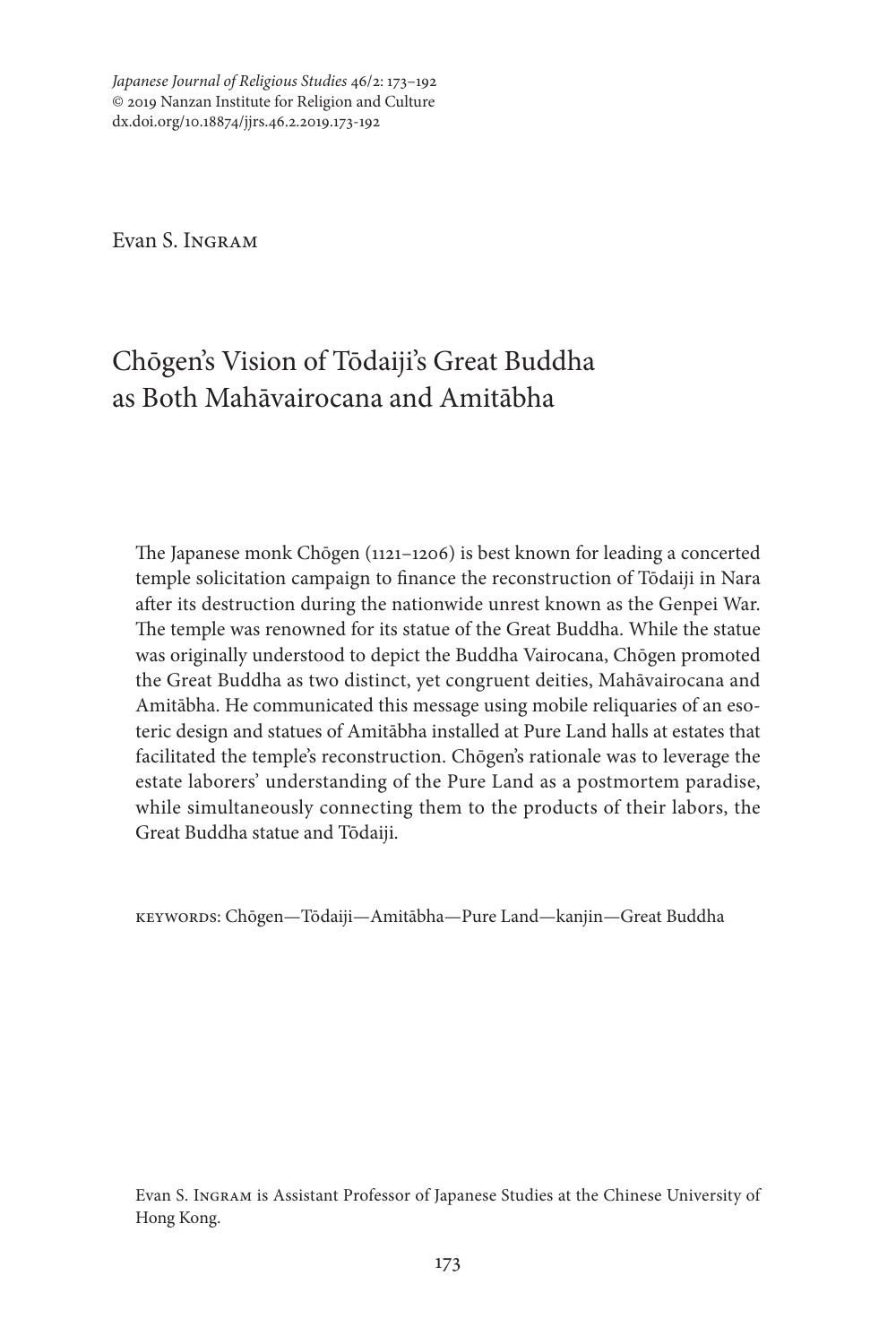THE JAPANESE monk Chōgen  $\tilde{\mathbb{H}}$  (1121–1206) is best known for lead-<br>ing a concerted *kanjin* 勧進 temple solicitation campaign to finance the<br>reconstruction of Tōdaiji 東大寺 in Nara after its destruction by Taira<br>no Shig ing a concerted *kanjin* 勧進 temple solicitation campaign to finance the reconstruction of Tōdaiji 東大寺 in Nara after its destruction by Taira no Shigehira  $\overline{\Psi}$   $\overline{\mathbb{H}}$  (1158–1185) during the nationwide unrest of the Genpei War (1180–1185). Tōdaiji had been founded as the head institution of Emperor Shōmu's 聖武 (r. 724–749) network of provincial temples (*kokubunji* 国分寺) that stretched across the country as a symbol of the dual power of the emperor and the Buddhist faith (*ōbō buppō* 王法仏法).1 The temple was renowned for its statue of the Great Buddha (Daibutsu  $\pm\mu$ ), a nearly fifteen-meter high bronze cast originally understood to depict the Buddha Vairocana when it was constructed along with the temple in the mid-eighth century. $^2$  Chōgen was tasked with recreating Japan's foremost Buddhist symbols—Tōdaiji and its Great Buddha—by assuming a wide range of responsibilities: fundraising among aristocrats and warriors; managing temple estates (*shōen* 庄園) that donated revenues and raw materials; developing a transportation infrastructure to carry supplies; and finally, overseeing the casters, architects, and builders who would erect the Great Buddha statue and Tōdaiji's halls.<sup>3</sup>

In addition to his practical contributions to the Tōdaiji reconstruction, Chōgen also promoted the theoretical understanding of the Great Buddha as two distinct, yet congruent deities: Mahāvairocana and Amitābha. This understanding cannot be found so much in Chōgen's writings, of which he composed little except a brief list of accomplishments known as the *Collection of Benevolent Deeds*, but through an analysis of his activities. Chōgen was ordained as a monk in the Shingon Buddhist tradition, which prioritizes Mahāvairocana's role as the *dharmakāya*, the "truth body" (*hosshin* 法身) of the Buddha that manifests all existences, including the bodies of other Buddhas. Although the Great Buddha had

1. Although the term  $\bar{\partial}b\bar{\partial}$  bupp $\bar{\partial}$  was not formalized until the eleventh century (KURODA 1996b, 275), the concept is useful for understanding the mutual interdependence of Buddhism and the Japanese state that existed from the adoption of the Ritsuryō 律令 Code.

2. The monk Rōben (Ryōben) 良弁 (689–773) was appointed by Shōmu to oversee the construction of Tōdaiji. Rōben suggested the form of the cosmic Vairocana Buddha from the *Avataṃsaka Sūtra* for the statue of the Great Buddha. Vairocana was an appealing choice, since the *Avataṃsaka Sūtra* describes him as the origin of all other buddhas, who are merely manifestations of Vairocana, much as the *kokubunji* provincial temples were manifestations of the Japanese emperor's centralized power.

3. Rosenfield (2011), Gomi (1995), and Goodwin (1994) detail various aspects of Chōgen's *kanjin* campaign.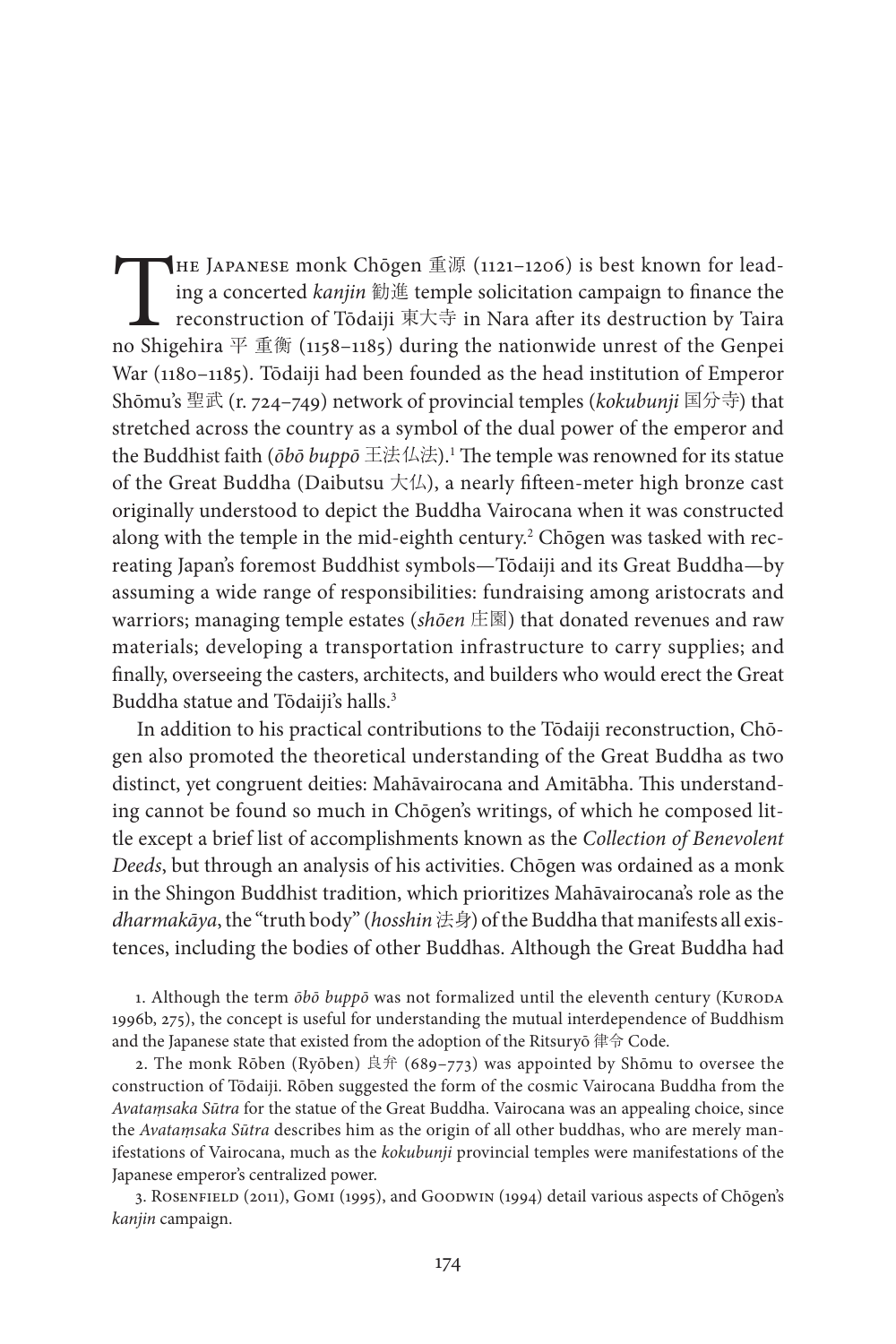originally been cast as a statue of Vairocana, best known from the *Avataṃsaka Sūtra*, long before Chōgen's time the statue had come to be seen instead as Mahāvairocana due to the ascendancy of Shingon practice at Tōdaiji. Chōgen also promoted the view of the Great Buddha as Mahāvairocana while overseeing the casting of the replacement statue in 1185.

However, Chōgen, like many monks of his day, had divergent interests in Buddhism, and he also propagated the Pure Land faith devoted to Amitābha. In order to facilitate the reconstruction of Tōdaiji, Chōgen built smaller satellite temples (*bessho* 別所) of Tōdaiji on estates that contributed their proceeds or raw materials to the main temple. These satellite temples served the provincial community of donors, estate managers, and laborers essential to the Tōdaiji effort. The satellite temples formed a network of Pure Land institutions across the country, on one hand united by the devotional practices to Amitābha organized there, and on the other hand through their ultimate connection to Tōdaiji, which functioned as the hub of the network.

Chōgen asserted the complementarity of the two deities, Mahāvairocana and Amitābha, through his distribution of Buddhist relics (*shari* 舎利) to his Pure Land satellite temples. Worship of the cremated remains of the Buddha's body, treated as corporeal relics, was a prominent feature of early Buddhist practice in India, and quickly gained traction in Japan, since they were considered to have magical powers that rewarded worshipers. Chōgen inserted relics collected from the emperor and aristocrats into a cavity of the Tōdaiji Great Buddha in order to animate the statue as a living buddha, but he also installed mobile reliquaries of a Shingon design known as "five-element towers" (*gorintō* 五輪塔) at his satellite temples. Typically, relic worship is not associated with Amitābha, a buddha said to reside in another world, the Western Pure Land. Unlike the historical Buddha Śākyamuni, Amitābha did not expire in our world, and so left behind no corporeal remains to worship. Chōgen's idea for the *gorintō* emerged not from orthodox Pure Land practice but Shingon doctrine in which the five tiers of the tower represent the body of Mahāvairocana brought to life in the statue of the Great Buddha. By venerating the *gorintō*, a surrogate for the Great Buddha, alongside Amitābha, Chōgen affirmed the complementarity of the Pure Land faith and Shingon practice, emphasizing that Amitābha devotion was just another form of worshiping Mahāvairocana. In this way, the statue of the Great Buddha was polysemous, expressing the identities of multiple deities in the eyes of divergent audiences. In the context of Shingon rituals at Tōdaiji, the Great Buddha was no doubt viewed as Mahāvairocana, while for the common laborers engaged in Pure Land worship at Chōgen's provincial satellite temples, the Great Buddha represented the object of their spiritual aspirations, Amitābha. Although other Shingon monks prior to or contemporaneous with Chōgen such as Kūkai 空海 (774–835) (ABÉ 2002), Eikan 永観 (1032–1111) (ŌTANI 1993), Kakuban 覚鑁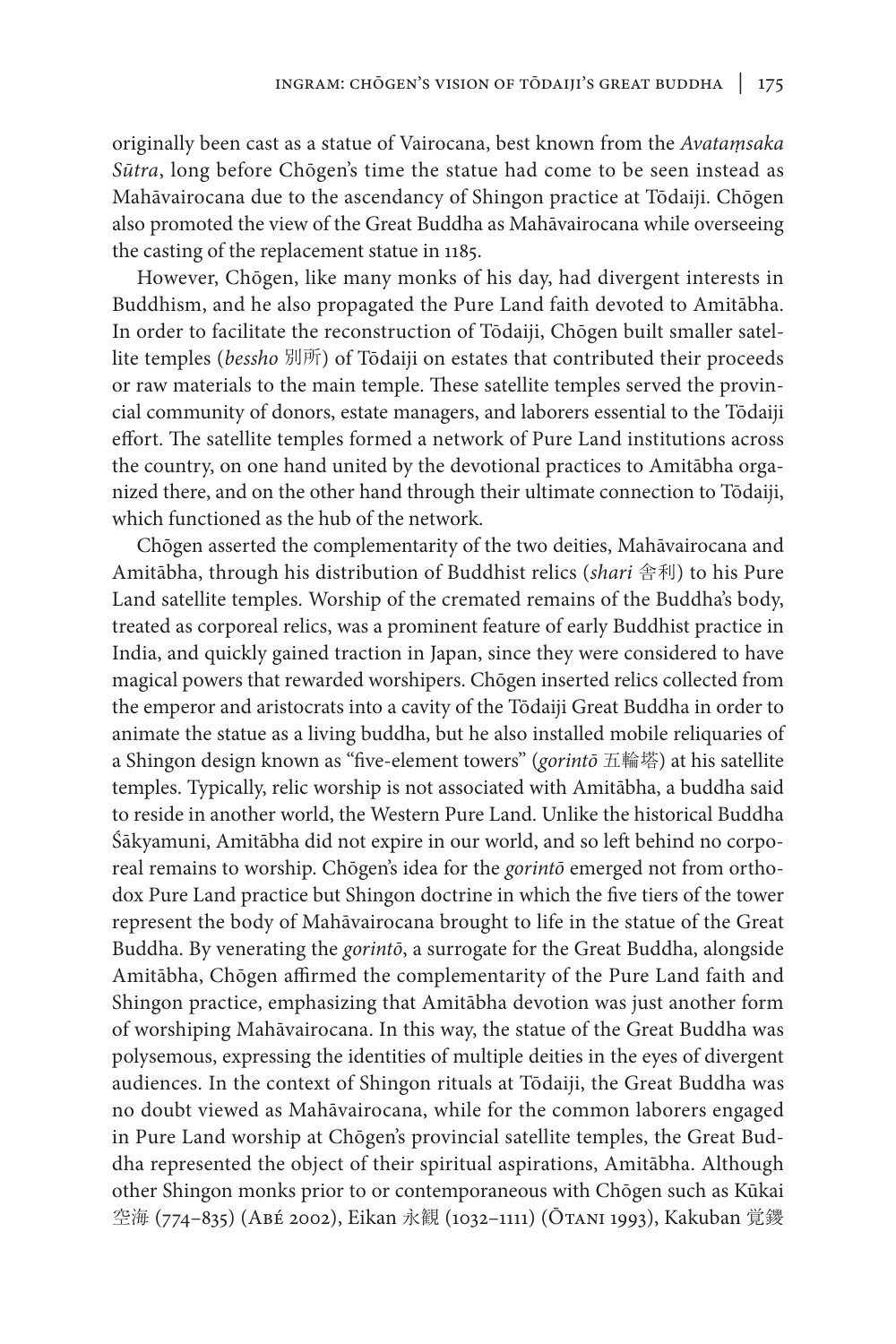(1095–1143) (Matsuzaki 2002), and Dōhan 道範 (1179–1252) (Proffitt 2015) had advocated for a combination of Pure Land and esoteric Buddhist practice, Chōgen's rationale for emphasizing the complementarity of the two deities was not ideologically motivated but practical. By installing Amitābha as the central icon of worship at the satellite temples, he leveraged the common understanding of the Pure Land as a postmortem paradise while simultaneously connecting them to the product of their labors: the Great Buddha statue.

# *The Great Buddha's Transformation into Mahāvairocana*

Though the Great Buddha of Tōdaiji initially represented Vairocana, by the early ninth century its identity was already morphing into Mahāvairocana, the central deity of esoteric Buddhism. Chōgen, as a Shingon monk, would follow the tradition of viewing the Great Buddha as Mahāvairocana, rather than its earlier incarnation.

The origins of Tōdaiji predate the formation of Shingon studies in Japan. Early monks at Tōdaiji joined the six "study groups" (*shū* 宗) that dominated Japanese Buddhist scholasticism of the time. Kūkai returned from China in 806 as a newly minted master of the Shingon tradition and was appointed the administrative head of Tōdaiji in 810. In 822 he established an *abhiṣeka* (*kanjō* 灌頂) hall there for esoteric ordinations, the first permanent structure for this purpose in Japan. Even after he acquired control over Tōji 東寺 as his main base of operations, the Shingon *abhiṣeka* hall remained at Tōdaiji, where novice monks in the Shingon school would first train (Abé 1999, 10, 54–55). Under Kūkai's leadership, Tōdaiji became the most prominent Shingon center in Nara.

As Shingon Buddhism gained a foothold at Tōdaiji, dual "exoteric-esoteric" ceremonies that combined Shingon with other Buddhist traditions became standard practice, and the Great Buddha, who had been viewed as Vairocana from Emperor Shōmu's time, gradually assumed the identity of the related Shingon deity Mahāvairocana. This change paralleled the hermeneutical ascendancy of Kūkai's Shingon doctrine, which infused worship of Vairocana, the cosmic Buddha mentioned in exoteric texts such as the *Avataṃsaka Sūtra* and the *Brahma's Net Sutra*, with the ritual programs involving mantra, mudra, and mandala discussed in Shingon esoteric texts. From this point forward, many forms of exoteric Buddhist learning in Japan were accompanied by Shingon ritual, giving rise to the exoteric-esoteric (*kenmitsu* 顕密) Buddhism of the medieval period described by Kuroda Toshio (KURODA 1996a).

There is evidence of this transformation from rituals at Tōdaiji beginning in the mid-tenth century. For example, in 960 the Tōdaiji abbot Kōchi 光智 (894– 979) petitioned the emperor for twenty monks to perform exoteric-esoteric rites for the country at the newly constructed Sonshōin 尊勝院, which became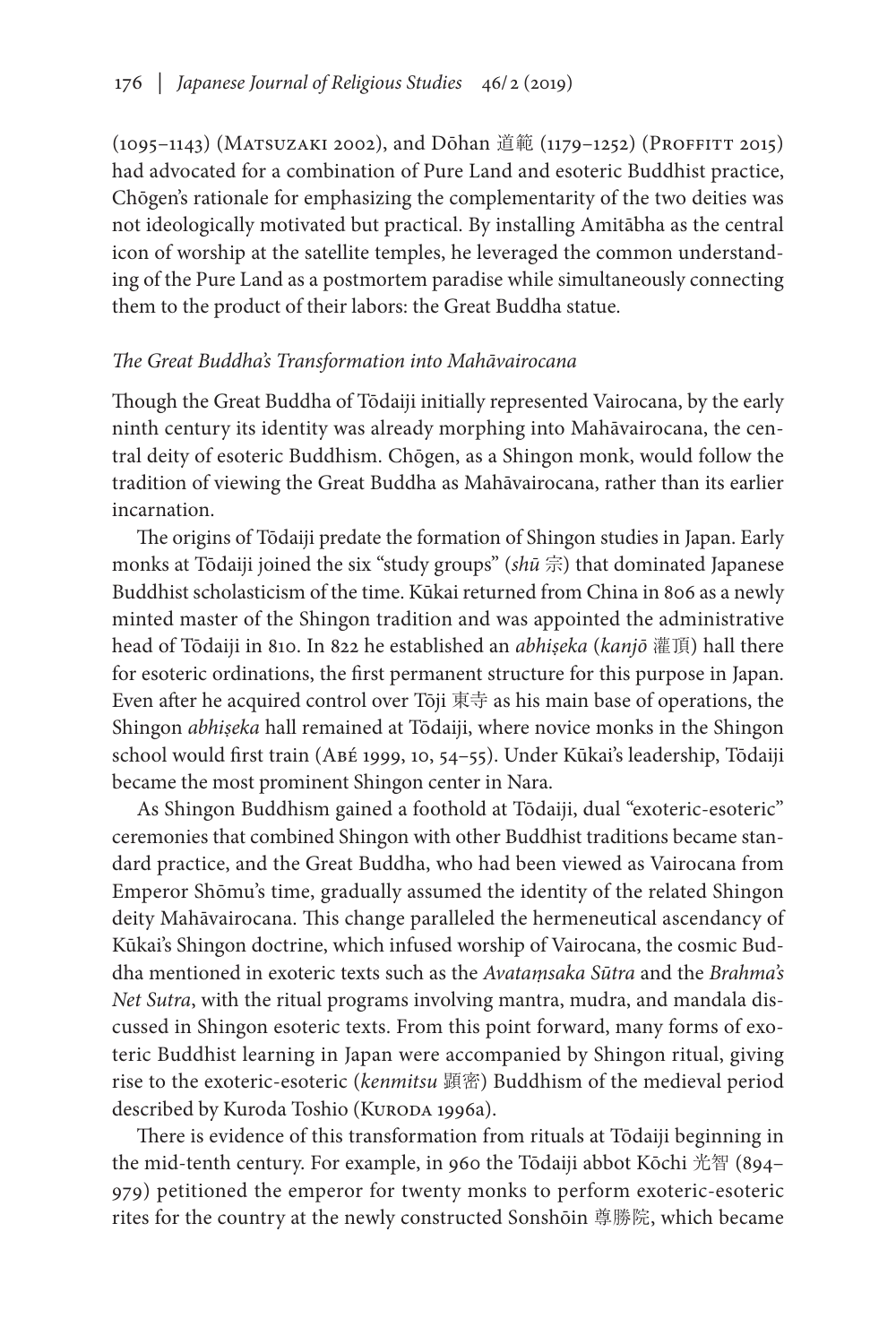a prominent sub-temple of Tōdaiji dedicated to Kegon studies. Regarding these rites, Kōchi noted:

In the beginning, Kegon (the study of the *Avataṃsaka Sūtra*) was [the primary doctrine studied by] the monks who resided at the [Sonshō]in. Kegon expresses the essence of Mahāvairocana and includes the [ten] vows of Samantabhadra.<sup>4</sup> [These] perfectly interfused principles [of exoteric and esoteric Buddhism] are exceedingly deep and difficult to fathom. (*Tōdaiji zoku yōroku*, 199)

As part of the opening ceremonies for the Sonshōin, Kōchi also summoned "Mahāvairocana; all the buddhas of the past, present, and future in the ten directions; and the deities of heaven and earth" to bless the grounds of the temple (*Tōdaiji zoku yōroku*, 199). Thus, even while Kōchi maintained his predilection for Kegon studies, he described Kegon in terms of its complementarity with the Shingon teachings of Mahāvairocana, and likewise prioritized Mahāvairocana's position vis-à-vis "all the Buddhas of the past, present, and future." While Kōchi's rituals at the Sonshōin sub-temple did not directly reference the Great Buddha, we might suspect that similar exoteric-esoteric ceremonies held at the main temple of Tōdaiji elaborated a ritual context that treated the Great Buddha as Mahāvairocana during this period.

By the early twelfth century, the transformation of the Great Buddha into Mahāvairocana appears to have been complete. In 1102, the three senior administrators (*sangō* 三綱) of Tōdaiji authorized the use of the Nagaya 長屋 estate in Yamato 大和 Province to fund multiday repentance rituals specifically dedicated to Mahāvairocana at the Great Buddha Hall. At that time, the abbot of Tōdaiji was Eikan, who had studied a mixture of Shingon and Sanron at the Tōnan'in 東南院, the other prominent Tōdaiji sub-temple (Yокоuсни 2008, 532). Thus, judging from ceremonial instructions from abbots of Tōdaiji connected to both the Sonshōin and Tōnan'in—Tōdaiji's two major sub-temples—issued during the one-hundred-fifty-year period between the mid tenth and early twelfth centuries, Tōdaiji leadership appears to have favored the identification of the Great Buddha as Mahāvairocana.5

4. The ten great vows made by Samantabhadra according to the fortieth chapter of the *Avataṃsaka Sūtra* are namely to (1) worship all buddhas (*raikyō shobutsu* 礼敬諸仏), (2) praise the tathāgatas (*shōsan nyorai* 称讚如来), (3) make offerings (*kōshu kuyō* 広修供養), (4) repent karmic hindrances (*sange gosshō* 懺悔業障), (5) rejoice in the merits of others (*zuiki kudoku* 隨喜 功德), (6) ask the Buddha to lecture (*shōten bōrin* 請転法輪), (7) ask the Buddha to stay in this world (*shōbutsu jūse* 請仏住世), (8) always follow Buddhist learning (*jōzui butsugaku* 常隨仏学), (9) forever consider the needs of sentient beings (*gōjun shūjō* 恒順衆生), and (10) universally transfer merit to others (*fukai ekō* 普皆廻向) (Mochizuki 1958, 2289c).

5. Yet another example of the penetration of Mahāvairocana ideology at Tōdaiji concerns one of the temple's estates, Ushirogawa 後河 in Tanba 丹波 Province. In 1055 the Tanba provincial governor ordered his representatives to seize the estate. Because there was no precedent for the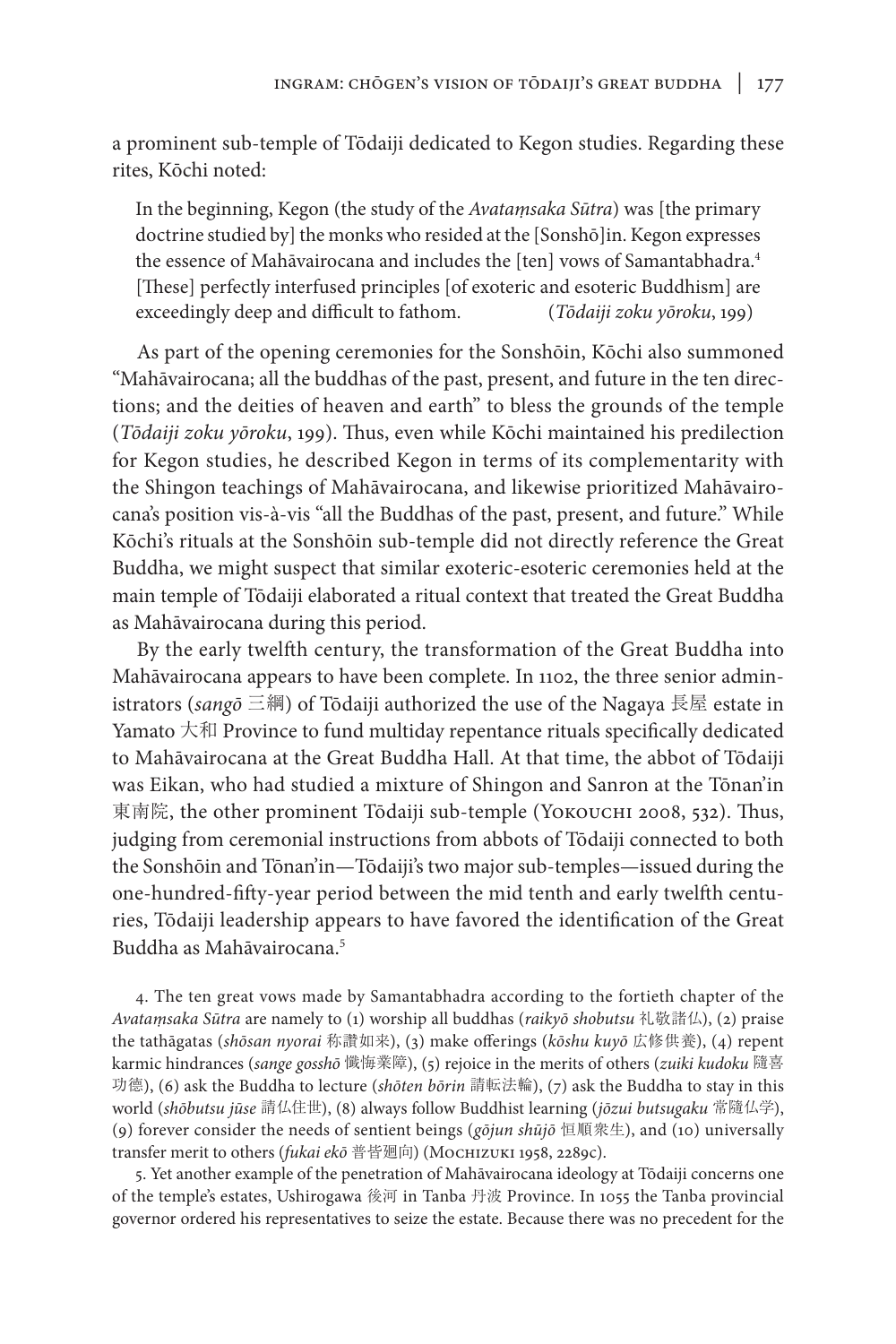# *Chōgen's Layout for the Great Buddha Hall*

As with the previous Tōdaiji abbots Kūkai, Kōchi, and Eikan, Chōgen organized performances of dual exoteric-esoteric rituals for the Great Buddha Hall, showing that he continued to view the Great Buddha as Mahāvairocana. Chōgen mentions such rites in his *Collection of Benevolent Deeds*, and the *Tōdaiji zōryū kuyōki* describes them in more detail:

[In the Great Buddha] Hall from long ago exoteric-esoteric rites were always mixed together.... Therefore, in the Great Buddha Hall, for several days, twelve purified Shingon monks performed a ceremony of the two worlds (*ryōbu no hō* 兩部之法, the womb world and diamond world), and thirty exoteric monks of great virtue delivered lectures on the *Golden Light Sutra*. [These ceremonies were performed] for the stability of the court, the longevity of the emperor, peace between the warrior clans, the prosperity of the Kantō 関東 region, the tranquility of the four seas, and the happiness of the common people.

(*Tōdaiji zōryū kuyōki,* 55)

In this case, the exoteric rites involved the *Golden Light Sutra*, long important for state protection. The text implies these rites were combined with others involving the two most important mandalas used in the Shingon tradition.

Another example of Shingon rites at Tōdaiji organized by Chōgen is mentioned in the *Great Buddha Hall Repentance of Transgressions*, copied in 1691, which notes "multiday repentances for the Great Buddha Hall... [that] began in the third year of the Kenkyū 建久 era (1192)" (Yokouchi 2008, 531). During this period, Chōgen was still rebuilding the temple, and probably helped to organize the event. The same text's section on "chanting according to the teaching" (*nyohō nenju* 如法念誦) recommends "homage to the power of the mantra (*shingon*) that protects this temple" (Yokouchi 2008, 533), evidence that Chōgen promoted Shingon rituals likely involving Mahāvairocana at the temple site even before its completion. It is also significant that in the few texts of Chōgen that remain regarding the Great Buddha itself, he praises Mahāvairocana, but never mentions Vairocana, the original incarnation of the statue. This is the case, for instance, in his *ganmon* 願文 prayer for the consecration of the newly completed Great Buddha statue in 1185 (*Collection of Benevolent Deeds*, 68–69). Each of the texts above suggest Chōgen believed he was recasting an image of Mahāvairocana at Tōdaiji, not an image of Vairocana.

use of such authority on the part of the governor, the estate workers rebelled and Tōdaiji filed an official complaint. The *Heian ibun* records several instances in which the estate workers challenged the governor by asserting that Mahāvairocana had owned the estates and paid wages to the workers for three or four hundred years (YOKOUCHI 2008, 533). The estate workers in this case referenced Mahāvairocana as the true source of authority at Tōdaiji.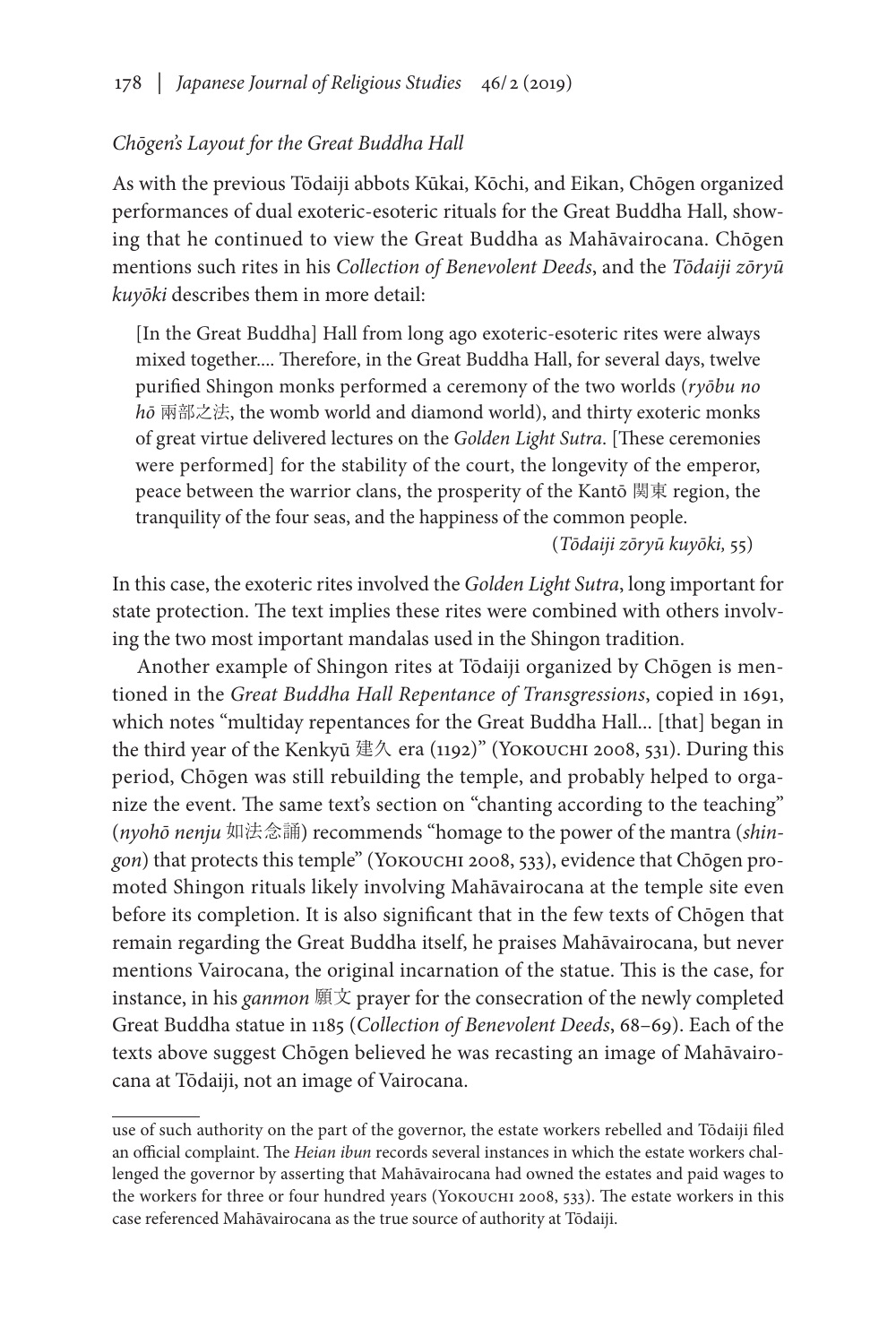Chōgen's understanding of the Great Buddha as Mahāvairocana was clarified by his arrangement of mandalas and flanking-attendant statues installed in the Great Buddha Hall. A diagram of the hall (*Tōdaiji daibutsuden zu*) dated to 1284 shows the hall's layout from this period (NARA KOKURITSU HAKUBUTSUKAN 2012, 76). On top of the Great Buddha's lotus pedestal, two tabernacles were erected to the east and west called the Womb World Hall (Taizōkaidō 胎蔵界堂) and Diamond World Hall (Kongōkaidō 金剛界堂). These tabernacles housed the Diamond World Mandala (*Taizōkai mandara* 胎蔵界曼荼羅) and Womb World Mandala (*Kongōkai mandara* 金剛界曼荼羅), respectively, both of which feature Mahāvairocana as the primary deity surrounded by various other buddhas, bodhisattvas, and deities that emanate from him.6 The choice of the flanking-attendant statues installed on either side of the Great Buddha, Ākāśagarbha and Cintāmaṇicakra Avalokiteśvara, was based on the Womb World Mandala. Ākāśagarbha is the central bodhisattva of the Hall of Space (Kokūzōin 虚空蔵院), while Cintāmaṇicakra Avalokiteśvara is the central bodhisattva in the Hall of the Lotus (Rengebuin 蓮華部院).7 Taken together, Ākāśagarbha and Avalokiteśvara express Mahāvairocana's wisdom and compassion, said to be the origin of the Diamond World and Womb World themselves. The flanking attendant statues underscore Chōgen's idea that the Great Buddha Hall should be understood as a three-dimensional representation of the Womb World as described in the *Mahāvairocana Sūtra*, the central text of the Shingon school. By this logic, the Great Buddha sits at the center and must be seen as Mahāvairocana himself.

# *The Great Buddha's Indeterminate Characteristics*

Chōgen's esoteric additions to the Great Buddha Hall appear to have left few doubts concerning the identity of the Great Buddha as Mahāvairocana. Yet Chōgen also hoped to establish a connection between the Great Buddha and Amitābha in the minds of his congregations at the Pure Land satellite temples of Tōdaiji in the provinces, where his devotees were familiar with Amitābha worship.

6. For more detail on the iconography of these two mandalas and their use within the Shingon school, see ten Grotenhuis (1999, 35–97). Fujii Keisuke alternatively argues, based on the *Tōdaiji gusho*, that the Womb World Hall and Diamond World Hall did not house actual copies of the Womb World Mandala and the Diamond World Mandala, but only copies of the portraits of the eight esoteric masters of the Shingon school. According to Fujii, the names of the two tabernacles derived from the fact that the Great Buddha should itself be viewed as the Womb World Mandala or Diamond World Mandala from the perspective of each hall (Fujii 1998, 283–84). For the purpose of the argument here, though, it is not crucial to determine whether the mandalas were actually installed in the two halls, or their existence was merely implied via the names of each tabernacle.

7. For further details regarding the composition of these mandalas, see TEN GROTENHUIS (1999, 33–95).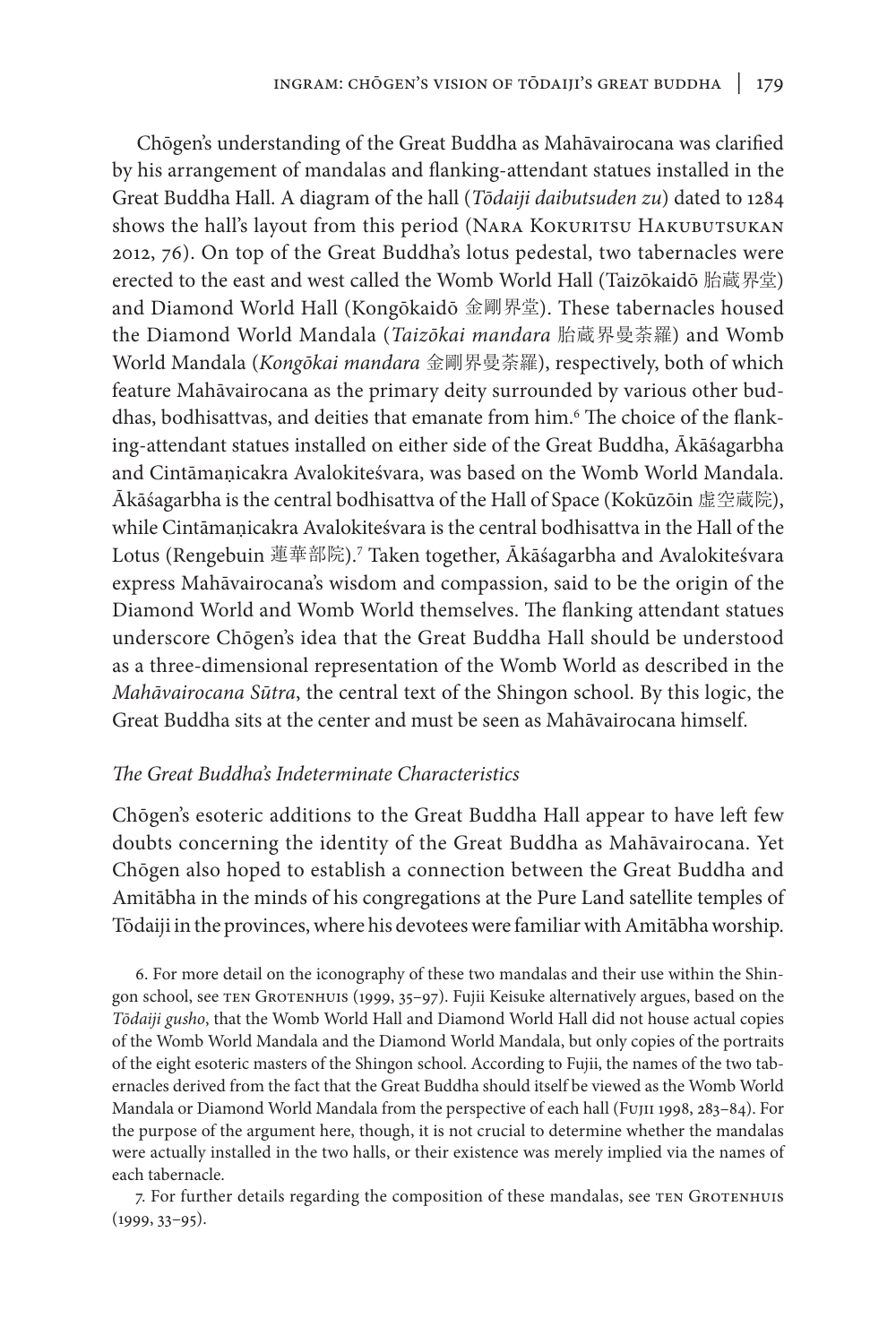Typically, statues of Amitābha and Mahāvairocana from this period are noticeably distinct, but by providence, the original eighth-century design for the statue of the Great Buddha was generic, and therefore representative of almost any buddha. Chōgen modeled his replacement Great Buddha after the original. A copy of a drawing of Chōgen's Great Buddha now held at the Chūseiin 中性院 at Tōdaiji provides frontal, profile, and three-quarters views of the statue, confirming that Chōgen's Great Buddha was similar to the current iteration, which was completed in 1691 (NARA KOKURITSU HAKUBUTSUKAN 2012, 28). From this we can judge that the features common to tathāgata statues were all present: the fleshy protuberance on the crown (*nikukei* 肉髻); coils of hair on the head (*rahotsu* 螺髪); a curl between the eyebrows (*byakugō* 白毫); brows arched like a crescent moon (*minyo shogachi* 眉如初月); long, rounded earlobes (*nirinjō* 耳輪垂); three wrinkles across the neck, and a robe draped over both shoulders revealing an unadorned chest. These features are present in most statues of Vairocana, Śākyamuni, Amitābha, Bhaiṣajyaguru, and other buddhas. On the other hand, Chōgen's Great Buddha statue lacked any of the features that distinguish images of Mahāvairocana created during the late Heian and early Kamakura periods. These images usually depicted Mahāvairocana's hair tied in a topknot and his head adorned with a crown. He also usually wore a necklace and bracelets around his arms, wrists, and ankles.

Moreover, since the Great Buddha was originally conceived as Vairocana, it did not form the mudras commonly associated with Mahāvairocana. In Japanese statuary of the time, Mahāvairocana was usually depicted performing the knowledge fist mudra (*chiken'in* 智拳印), in which the left hand is clenched except for the raised forefinger, which is grasped by the closed fist of the right hand. This mudra is associated with the sixth of the nine groups in the Diamond World Mandala, the single mudra assembly (*ichiin'e* 一印会),<sup>8</sup> and represents either the one dharma realm, or the wisdom of the "dharma ocean" grasped by the Buddha. Another, less commonly featured mudra of Mahāvairocana statuary is the dharma realm meditation mudra (*hōkai join* 法界定印), in which both hands are placed in the lap, with the palms turned upward, right hand on top of left, and thumbs touching. This mudra is associated with the hall of the central dias eight petals of the Womb World Mandala, and represents Mahāvairocana's meditation.<sup>9</sup> Yet, Chōgen's Great Buddha formed neither of these mudras. Instead,

9. While use of the meditation mudra was more common in Buddhist images across other parts of Asia, in Japan the mudra was not usually featured in images of other buddhas during Chōgen's period. The Zen school later favored images of Śākyamuni performing a meditation mudra, but the position of the hands was reversed. There were also instances of Maitreya and other buddhas forming the meditation mudra, but these postdate Chōgen (Mochizuki 1958, 177b, 3679b, 4559a).

<sup>8.</sup> Mahāvairocana also performs this mudra in the four mudra assembly and the perfected body assembly of the Diamond World Mandala.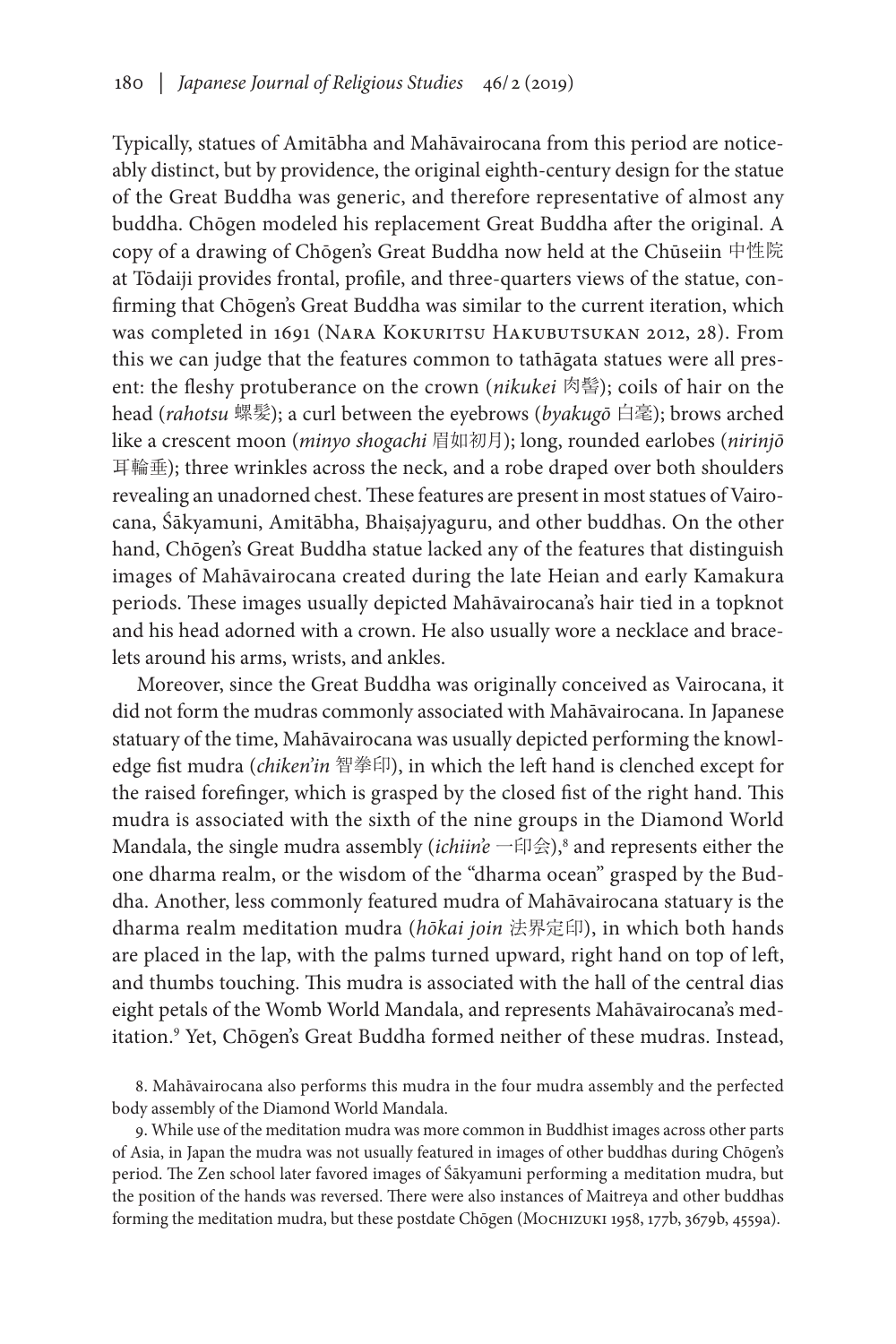his statue formed the bestowing fearlessness and wish-granting mudra (*semui yogan'in* 施無畏与願印) in which the right hand is held in front of the chest with the fingers extended, and the left hand rests on the left knee with the palm turned upward.<sup>10</sup> This mudra, like the rest of the statue, is thoroughly generic. It was so widely used for images of Śākyamuni, Maitreya, Amoghasiddhi, Bhaiṣajyaguru, and Amitābha, and so on that it became known as the form common to buddhas (*tsubutsuzō* 通仏相). In sum, a medieval Japanese viewer would not have been able to distinguish the identity of the Great Buddha by his adornments or mudra. The indistinguishability of the Great Buddha statue made Chōgen's aforementioned claim about the unity of Mahāvairocana and Amitābha all the more visually plausible.

## *Shingon Understanding of Pure Land Buddhism*

Within the Shingon tradition there was a lineage of commentators who discussed fusing the worship of Mahāvairocana and Amitābha. Chōgen may have been influenced by the monk Kakuban. However, Chinese texts used by Kūkai as well as commentaries written by monks from Tōji and Mt. Kōya 高野, the centers of the Japanese Shingon school, had long sought an inclusive approach that promoted dual worship of the deities.11 An early example is the *Commentary on the Method of Contemplation and Veneration of Amitābha Tathāgata*, which served as a basis for some of Kūkai's own rituals. According to this text, one can obtain rebirth in the highest level of the highest grade of Amitābha's Pure Land by practicing the three mysteries (*sanmitsu* 三密) of body, speech, and mind  $(T 930, 19.67c3-8)$ .

During the Heian period, Shingon monks routinely sought rebirth in Amitābha's Pure Land upon their deaths. For example, the Tōji abbot Kanken

10. The diagram of the Great Buddha from Chūseiin shows that the positions of the hands of Chōgen's statue were almost identical to the current statue that dates from the Edo period. The positions of the hands in the frontal and profile views in the diagram are slightly different, but the mudra appears to be the same (NARA KOKURITSU HAKUBUTSUKAN 2012, 28). Also, studies of the Great Buddha statue have confirmed that the folds of the sleeves and parts of the Buddha's hands still incorporate fragments from the previous statues, suggesting that the current hand positions match those from Chōgen's day (ROSENFIELD 2011, figure 70).

11. Many scholars have noted, more generally, that Buddhist sectarianism was not a feature of Heian and Kamakura Buddhism, despite later sectarian scholarship that tends to overemphasize the influence of "Kamakura New Buddhism." For more on the religious landscape of the period, see GOODWIN (1994, 8-9); KURODA (1980); TAIRA (1984, 290); MORRELL (1985, 9-10). Chōgen's Pure Land Buddhism was the opposite of sectarian in its inclusive approach, but even the so-called sectarian Pure Land groups shared much in common with the *kenmitsu* schools. Eisai 栄西 (1141–1215), the founder of Rinzai Zen, was a close associate of Chōgen and succeeded him as *kanjin hijiri* 勧進聖 for Tōdaiji after Chōgen's death. Even Hōnen's students, Shōkū 証空  $(1177-1247)$  and Benchō 弁長 (1162–1238), advocated esoteric rituals (PROFFITT 2015, 377).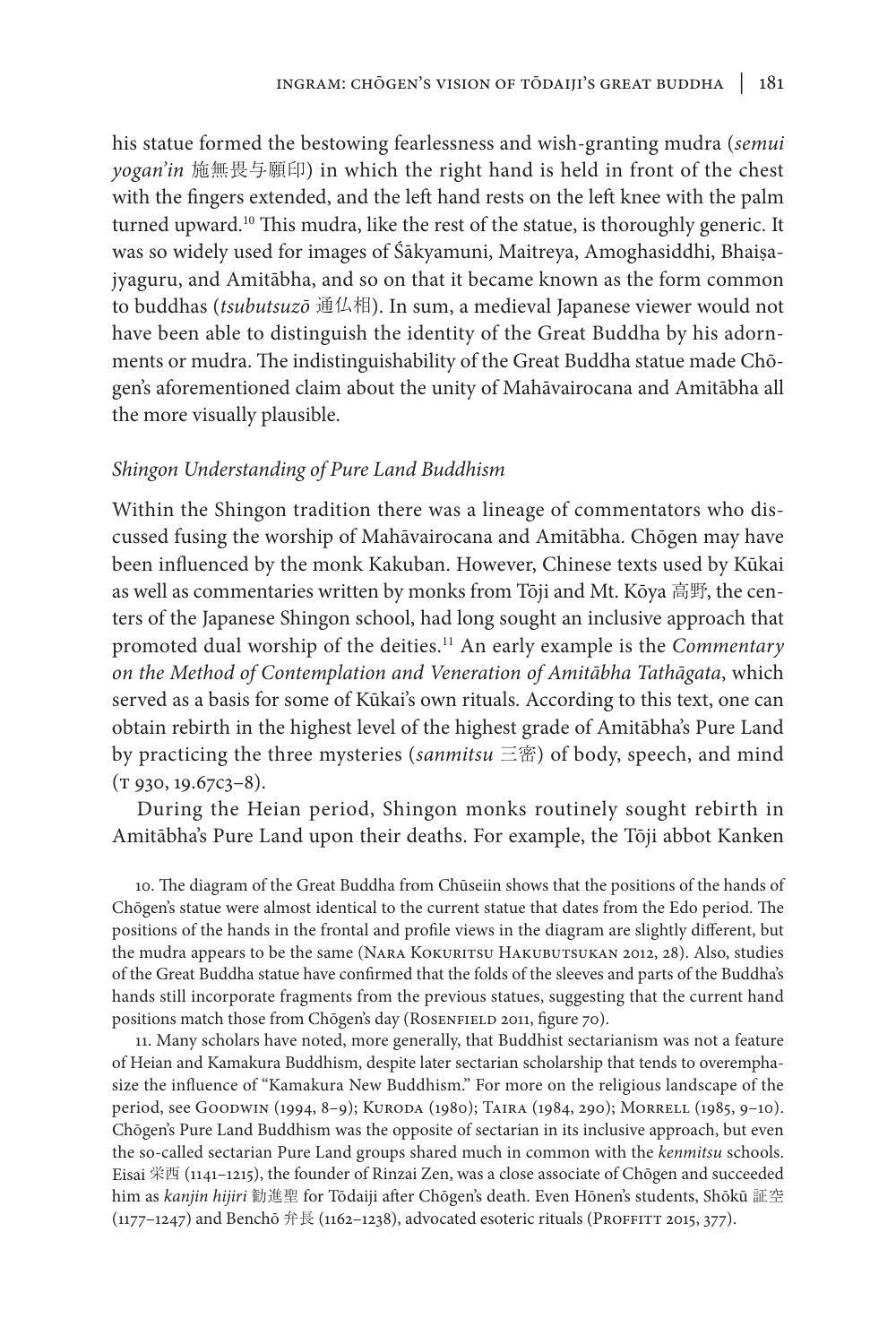寛賢 (853–925) and Mt. Kōya abbot Mukū 無空 (d. 918) practiced the continuous recitation of the *nenbutsu*, while Jōshō 定昭 (906–983)—onetime abbot of Tōji, Kōfukuji 興福寺, and Mt. Kōya—formed mudra and chanted mantra at his death. In each case the practitioners aimed to achieve rebirth in Amitābha's Pure Land. Thirty-eight Shingon monks are recorded as attaining Pure Land rebirths in the *Mt. Kōya Records of Rebirth* over the century spanning the lives of the monks Kyōkai 教懐 (1001–1093) to Shōin 証印 (d. 1187) (Abé 2002, 39–40).

From a theoretical perspective, Pure Land Buddhism and Shingon were recapitulated in the writings of the Shingon monk Kakuban. Many of the places Kakuban was active overlapped with Chōgen's activities years later. While Chōgen's sparse writings do not reference Kakuban directly, their shared network of personal relations and common interest in combining Shingon with Pure Land practice may suggest a connection through intermediaries. Chōgen's ideas concerning the complementarity of Mahāvairocana and Amitābha may have been influenced by Kakuban.12 On the other hand, because the joint practices of Pure Land and esoteric Buddhism were so ubiquitous in the Shingon school by Chōgen's time, it is equally possible that Chōgen read Kakuban's forebears directly.

Kakuban, like his predecessors, emphasized that Shingon and Pure Land thought are ultimately undifferentiated aspects of the same teaching. He writes:

In the esoteric canon, Mahāvairocana is the one who preaches on [A]mitābha's paradise, and so it should be understood that all the pure lands of the ten directions are the transformation land (*kedo* 化土)13 of a single buddha. All the tathāgatas are Mahāvairocana for whom "Vairocana" and "Amitābha" are different names for the same body. (Likewise, Amitābha's) Paradise and the *ghana-vyūha* Pure Land (*mitsugon jōdo* 密厳浄土) of Vairocana are different names for the same place.  $(T 2514, 79. 11a24-27)$ 

12. The connections between Kakuban and Chōgen are visible on a Kōyasan bronze bell dated to 1176 that memorialized Chōgen as the "saint in charge of temple solicitation who visited China three times." The bell was dedicated to the monk Shōkei 聖慶 and Minamoto no Tokifusa 源 時房, both great-grandchildren of Minamoto no Toshifusa 源俊房 (1035–1121) of the Murakami Genji 村上源氏 line (Nara Kokuritsu Hakubutsukan 2006, 70–71). The Murakami Genji remained a steadfast influence in Chōgen's life, and Chōgen may have learned of Kakuban's writings about the congruence of Mahāvairocana and Amitābha through this clan and their support of the Daidenpōin. Of course, Chōgen himself also spent considerable time on Kōyasan, and thus he may have become familiar with Kakuban's writings through a visit to the Daidenpōin of his own accord. A third possibility is that Chōgen encountered Kakuban's writings as a young monk at Daigoji. The Ninnaji monk, Kanjo 寛助 (1057–1125), and the Daigoji Rishōin 理性院 monk Genkaku 賢覚 (1080–1156), were both Kakuban's students. They may have left copies of their master's commentaries in the Daigoji Library to be discovered by Chōgen years later.

13. "Transformation land" here refers to a realm in which a transformed body of a buddha resides in order to preach the dharma and save all sentient beings.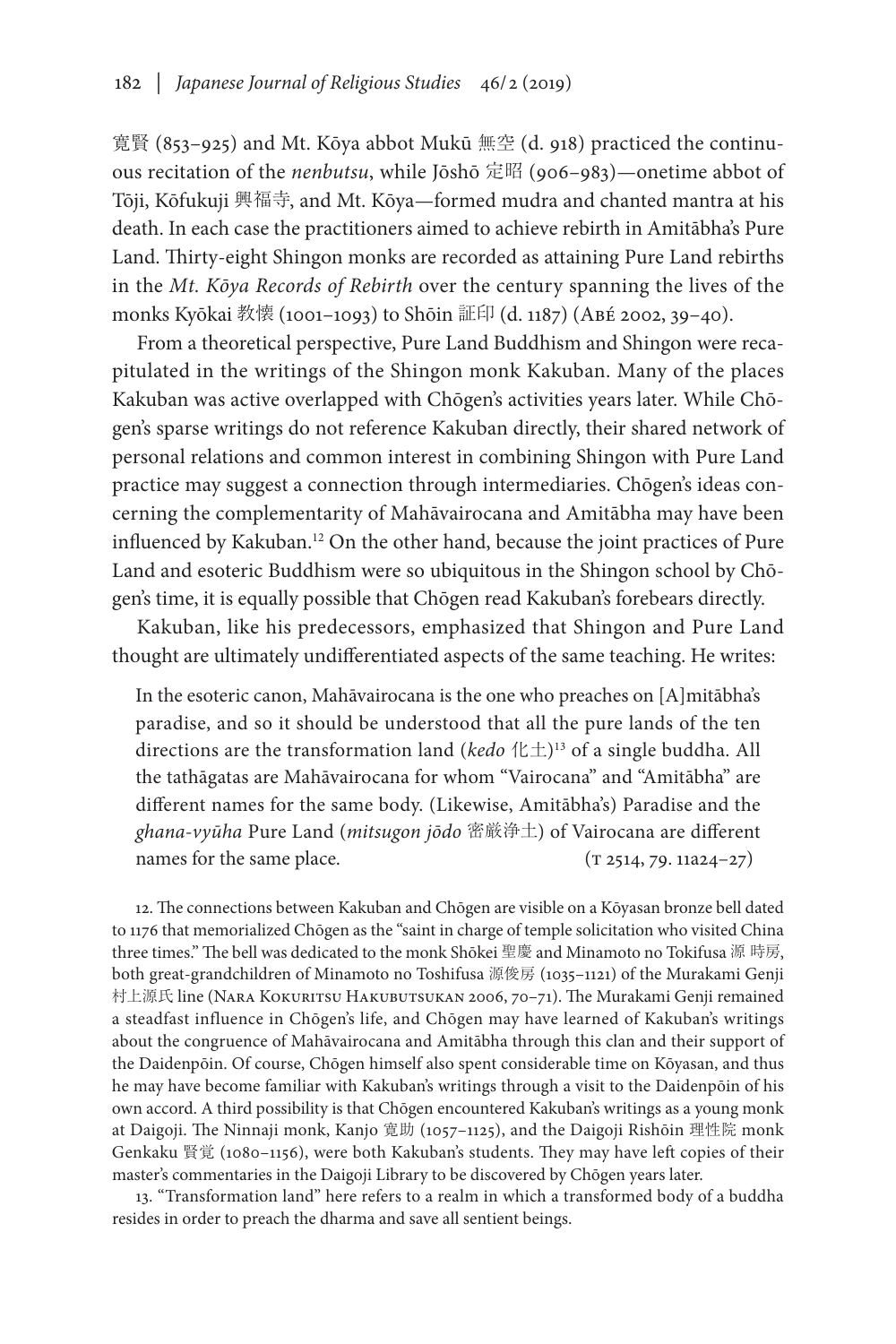Kakuban also echoes this view in his *Ichigo taiyō himitsushū*:

The esoteric teachings say that the ten paradises (that is, Pure Lands) are all the territory of one buddha land, and all the tathāgatas are the body of one buddha (that is, Mahāvairocana). This is not different [from saying that] in this *sahā* world we can also see paradise, so why must we differentiate between the ten trillion lands? (*Ichigo taiyō himitsushū,* 1197)

In the first passage, Kakuban makes the claim that Amitābha is an emanation of Mahāvairocana, and Amitābha's Pure Land is identical with Mahāvairocana's Pure Land. In the second passage, he says that there is only one buddha body and only one world, and thus this world of suffering is identical to the Pure Lands of the buddhas and the realm of Mahāvairocana.

Prior to Chōgen, many other monks proposed dual worship of Amitābha's Pure Land and performance of esoteric rites. Shōkai 淸海 (d. 1017), for example, organized *nenbutsu* assemblies and used Pure Land *mandara* in coordination with the esoteric Womb World and Diamond World Mandala favored by Kūkai. Eikan, author of *Ōjōjūin*, described Pure Land rebirth through dedicated practice of the *nenbutsu*, but also recommended esoteric *dhāraṇī* practice as a path to rebirth (PROFFITT 2015, 267–69). None of these practitioners had advocated the dual worship of Amitābha and relics, however, as we examine in the case of Chōgen below.

The Mt. Kōya bell dated to 1176 that memorialized Chōgen as the "saint in charge of temple solicitation who visited China three times" serves as one source of concrete evidence of Chōgen's own combinatorial thought about Mahāvairocana and Amitābha. Inscribed on the bell are the Sanskrit seed syllables for the (1) Śākyamuni triad, (2) Amitābha triad, (3) Amitābha Mantra, (4) Golden Light Mantra (*Kōmyō shingon* 光明真言), (5) Lotus Mandala (*Hokke mandara* 法華曼荼羅), and (6) the five elements. This combination of seed syllables appears to subsume Śākyamuni, Amitābha, the *Golden Light Sutra*, and the *Lotus Sutra* under the five elements Kūkai used to represent Mahāvairocana's body. It suggests, following Kakuban, that Chōgen saw the teachings of the most important deities (including Amitābha) and texts as expressions of Mahāvairocana's universal teaching. Chōgen similarly articulated the identity of Mahāvairocana and Amitābha in a *gorintō* placed inside one of the Vajra-wielding Guardians at the southern gate of Tōdaiji. Inscribed on the five wheels of the tower from top to bottom was not the *dhāraṇī* for Mahāvairocana, but the phonetic characters spelling Amitābha's name: "Na, Mu, Ami, Da, Bu" (NAITŌ 2006, 33).

### *Worship of Amitābha at Chōgen's Tōdaiji Satellite Temples*

As part of his effort to reconstruct Tōdaiji and its Great Buddha, Chōgen built Pure Land satellite temples dedicated to Amitābha in the provinces whose revenues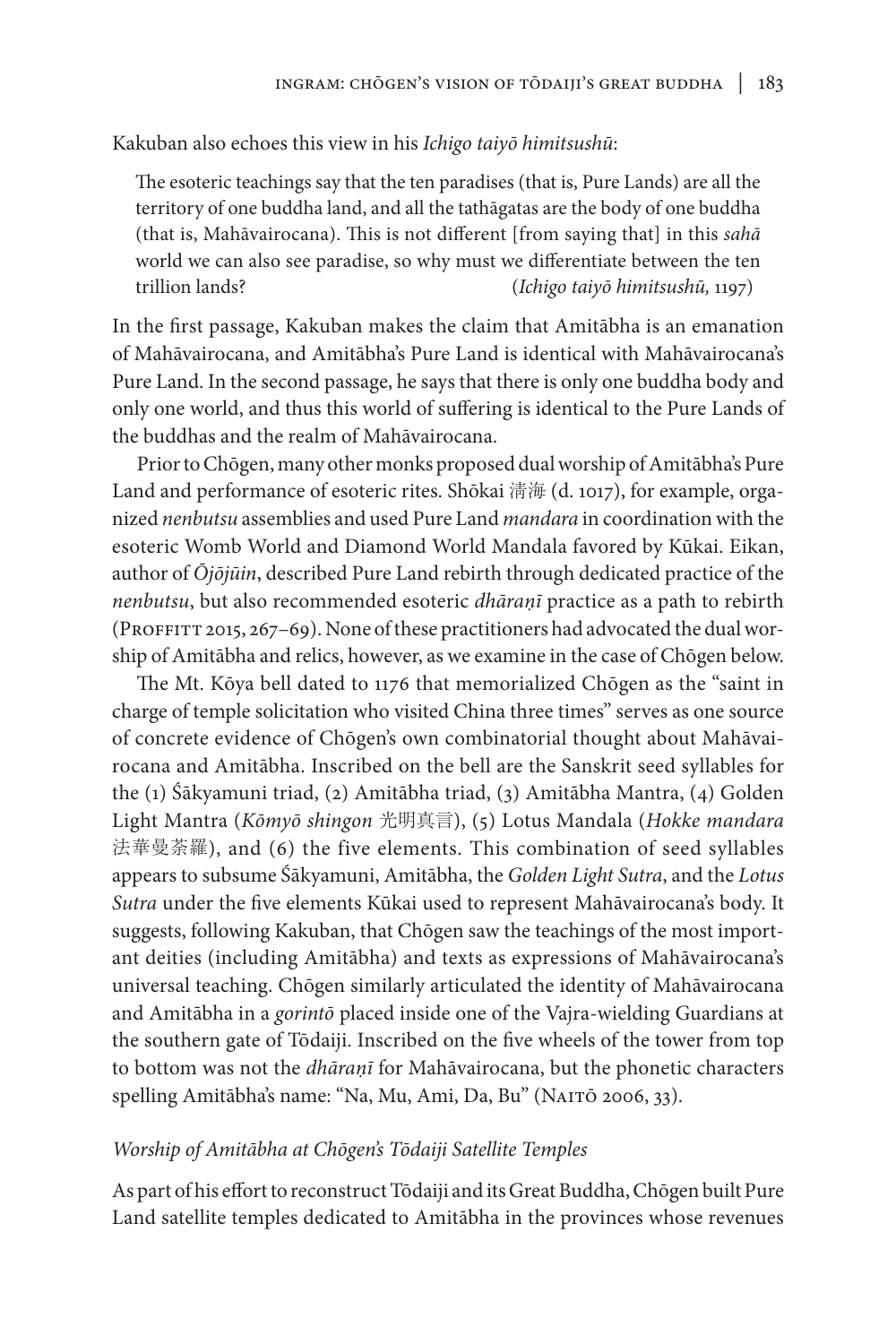or raw materials provided for the reconstruction effort. These satellite temples were founded on estates where workers toiled to harvest lumber for Tōdaiji's pillars and beams, fashion shingles for Tōdaiji's roof, and grow rice used as currency to purchase other necessary supplies. Chōgen listed seven satellite temples in his *Collection of Benevolent Deeds*: five in the provinces (Watanabe 渡辺, Iga 伊賀, Harima 播磨, Bitchū 備中, and Suō 周防), as well as one near Tōdaiji and another on Mt. Kōya. The main structure of each satellite temple was a Pure Land hall.<sup>14</sup> As with any Pure Land temple, Chōgen's Pure Land halls used an image of Amitābha as the central object of worship and served as a ceremonial space for the practice of reciting Amitābha's name and other Pure Land rites. The Pure Land halls provided those who worked on or lived near the Tōdaiji estates access to such rites, which they believed would precipitate their salvation in Amitābha's Western Paradise.

Though Chōgen produced no doctrinal works, his *Collection of Benevolent Deeds* record of accomplishments makes clear that he thoroughly embraced Pure Land Buddhism, probably partially due to the influence of Kakuban. This is evident by the selection of statues he donated to Buddhist temples, which were heavily weighted toward Amitābha and other Pure Land deities. According to the *Collection of Benevolent Deeds*, of the statues Chōgen gave to Tōdaijirelated institutions, 35 percent (23/66) are listed as statues of Amitābha or his two flanking bodhisattvas, Avalokiteśvara and Mahāsthāmaprāpta. Another statue installed at the Bitchū Pure Land Hall is described as a "Śākyamuni triptych, of one statue each, for the Zennan'indō 禅南院堂 (welcoming to the Pure Land)" (*Collection of Benevolent Deeds*, 484). Due to the interlinear note about the Pure Land, we can surmise this statue was a Pure Land form of Śākyamuni, a genre also found elsewhere.15 Twenty-five entries for "sixteen-foot statues"16 in the *Collection of Benevolent Deeds* do not specify the statues' identities, but nine are known to have been unfinished statues of Amitābha originally dedicated to a temple in Awa 安房 Province by Taira no Shigeyoshi 平 重能 (d.u.), while the tenth was an esoteric form of Amitābha.<sup>17</sup> Another nine of the twenty-five

14. A Bizen estate under Chōgen's management that provided income for Tōdaiji was also the location of one of Chōgen's Pure Land halls, though for some reason he did not refer to Bizen explicitly as a *bessho* satellite temple (NARA KOKURITSU HAKUBUTSUKAN 2006, 278–79).

15. Śākyamuni preaches the three major Pure Land sutras and recommends the worship of Amitābha as a means to attain enlightenment. Other examples of the Pure Land forms of Śākyamuni included paintings at Hōryūji Kondō 法隆寺金堂 depicting the Pure Lands of Śākyamuni, Amitābha, and other buddhas on four walls, each with separate attendants and retinues. Though the paintings were destroyed in 1949, photographs remain at The University of Tokyo Museum.

16. "Sixteen feet" (*jōroku* 丈六) was one of two standard heights for Buddhist sculptures in the Heian period. *Jōroku* statues were usually about 280 centimeters tall (Morse 1993, 98).

17. Taira no Shigeyoshi was one of the culprits who burned down Tōdaiji. Chōgen added the esoteric statue of Amitābha to the other nine Amitābha statues to form one of the first sets of ten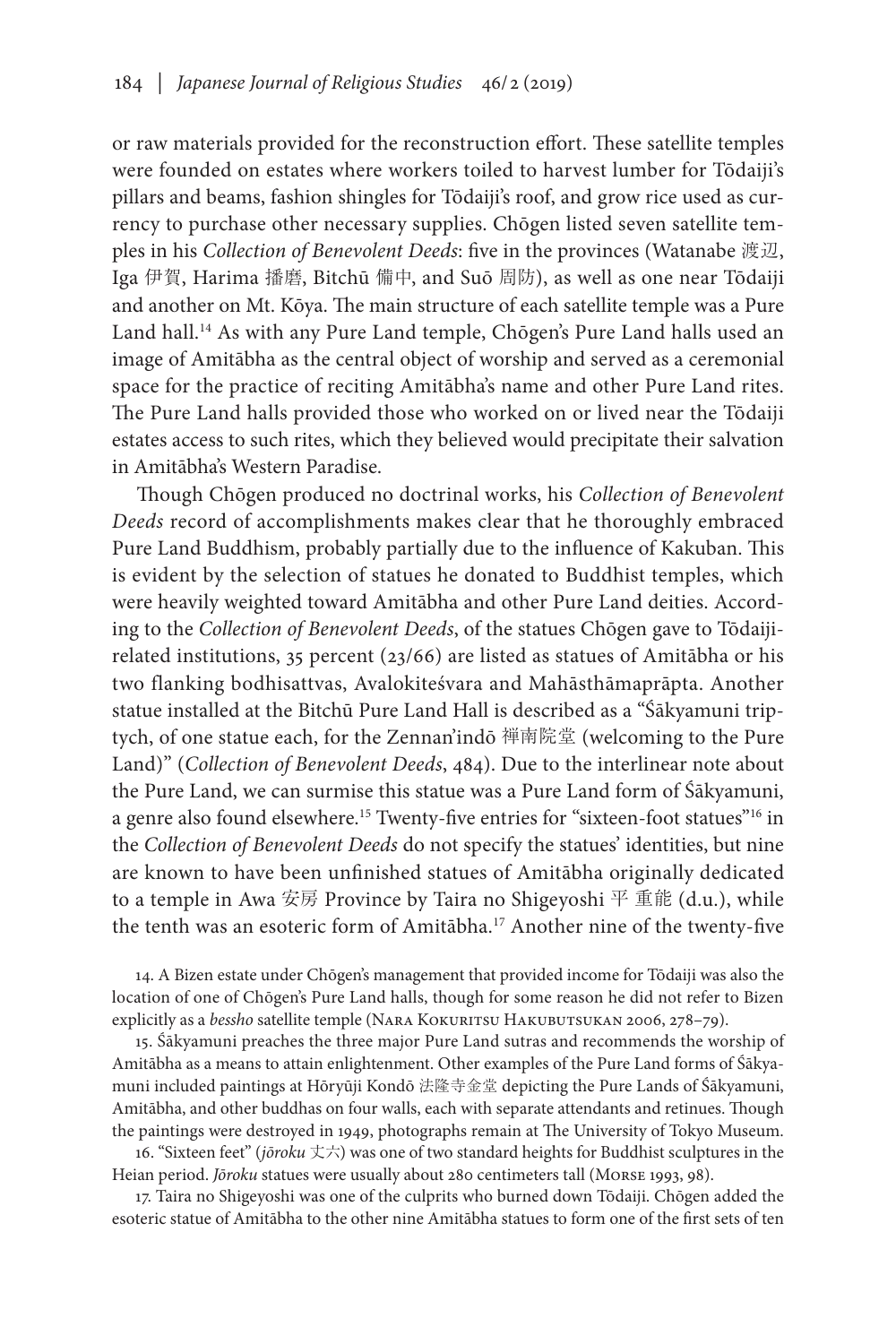unspecified statues were dedicated to the Kayanomori 栢杜 sanctuary affiliated with Daigoji. Since sets of nine statues of Amitābha were typically created during this period to represent the nine levels of rebirth in Amitābha's Pure Land elaborated in the *Contemplation Sutra*, the nine statues at the Kayanomori sanctuary were also probably statues of Amitābha. Following this reasoning, at least 65 percent (43/66) of the statues Chōgen dedicated in the "Tōdaiji" section of the *Collection of Benevolent Deeds* were related to Pure Land Buddhism. That total might even be higher if the identities of all the other statues listed in this section were known (Oka 1983, 8).18

Concerning the rituals performed at Chōgen's Pure Land halls at the Tōdaiji satellite temples, the most evidence remains concerning the Pure Land halls at Mt. Kōya, Suō, and Harima. The Pure Land hall on Mt. Kōya was known as the Hall for the Expressed Goal of Rebirth (Senshū Ōjōin 専修往生院), referring to Pure Land practitioners' goal to be reborn in Amitābha's Pure Land. Chōgen's Mt. Kōya Pure Land Hall was of simple construction, consisting of one central bay with surrounding halls on four sides (*ikken yonmen* 一間四面), accompanied by a bath, refectory, and three storied pagoda (Gomi 1995, 103). The bath was used for Pure Land rituals in which devotees chanted the name of Amitābha while washing their bodies, cleansing themselves both physically and spiritually. Some of the baths were only for solitary Buddhist masters (*hijiri* 聖), but a bath at the Watanabe Pure Land Hall was assigned for public use, so perhaps those on Mt. Kōya and other satellite temples had public bathing facilities as well (Goodwin 1994, 94). A Kamakura-period collection of tales (*setsuwa* 説話), the *Hosshinshū*, notes that one of the chief practices at the Mt. Kōya Pure Land Hall was the "unceasing recitation of Amitābha's name" (*fudan nenbutsu* 不断念仏), a ceremony in which practitioners took turns repeating the phrase "Namu amidabutsu" over the course of several days. Records of ceremonies held at the Suō Pure Land Hall, now the site of Amidaji 阿弥陀寺, also mention the performance of a continuous *nenbutsu* ritual (Gomi 1995, 99).

The Pure Land hall at Harima, also called the "Namu amidabutsuji" 南無 阿弥陀仏寺 (NARA KOKURITSU HAKUBUTSUKAN 2006, 245), is one of the few

Amitābha statues installed in Japan. A precedent for the set of ten Amitābha exists in a painting at Chionji 知恩寺 (Nara Kokuritsu Hakubutsukan 2006, 198–99), in which one Amitābha makes an esoteric mudra (the same mudra as Amitābha in the Womb World Mandala), while the other nine make mudras resembling those from a transformation painting of the sixteen visualizations thought to be based on an original Chōgen brought from China (Yokouchi 2008, 572).

<sup>18.</sup> The total of forty-three statues includes twenty-three listed as Amitābha or his attendants, one Pure Land form of Śākyamuni, ten Amitābha statues installed at Awa, and nine Amitābha statues installed at Kayanomori. Although described as a triptych, the Pure Land form of Śākyamuni is only counted once here because the statues are not listed separately in the *Collection of Benevolent Deeds.*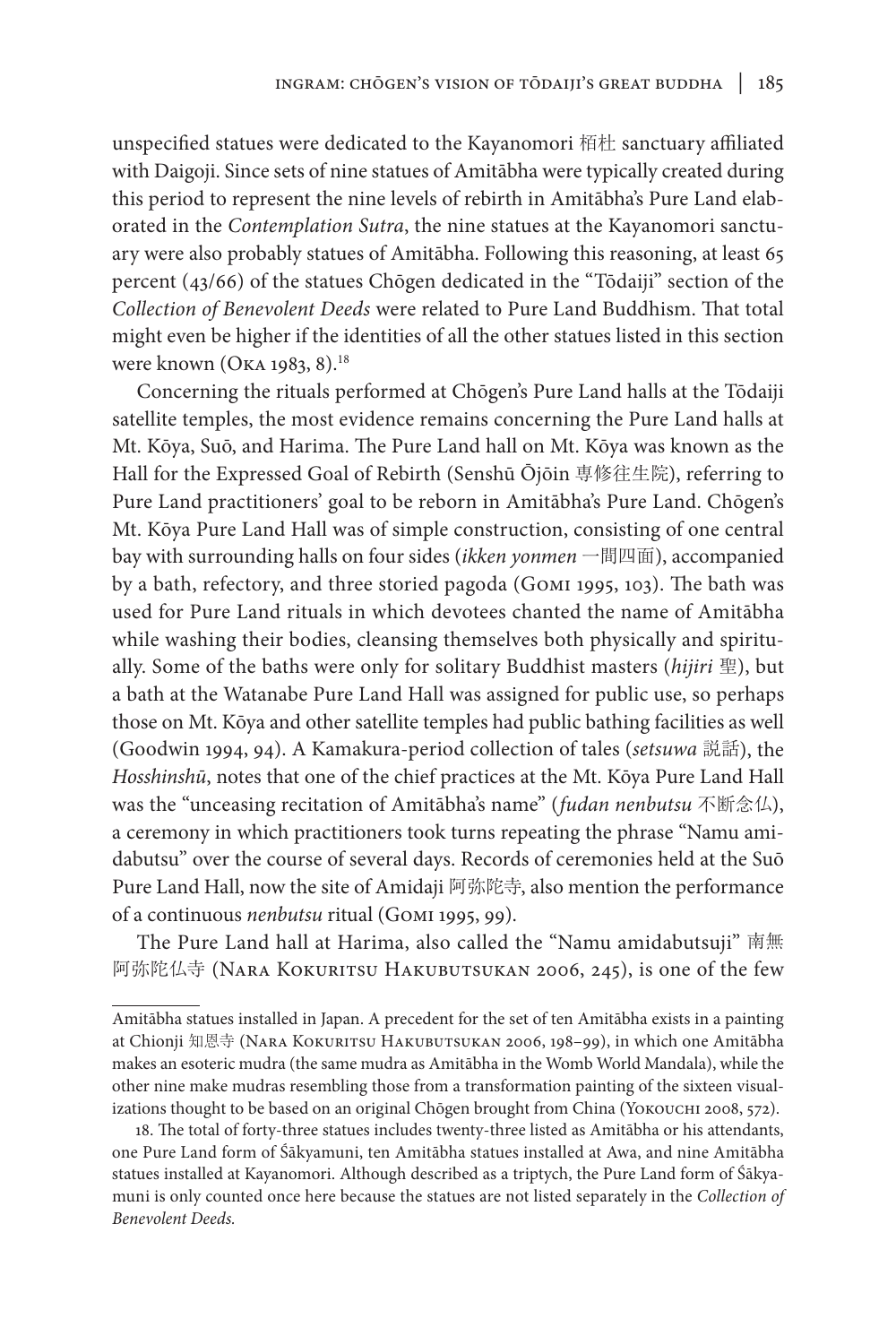structures built by Chōgen that still exists today. It now goes by the name Jōdoji 浄土寺. A number of items installed at this Pure Land hall by Chōgen still remain, including the original sixteen-foot Amitābha statue and mobile reliquary towers, discussed further below. The ceremonies recorded at this hall were of two main types: group chanting of Amitābha's name, and Descent of Amitābha Assemblies (*raigōe* 来迎会) that celebrated Amitābha's arrival to this world to collect the faithful and take them to his Pure Land upon their deaths. According to the *Collection of Benevolent Deeds*, a Descent of Amitābha Assembly was first performed at the Watanabe Pure Land Hall in 1197 as a grandiose ceremony attended by the Retired Emperor Go Toba 後鳥羽 (r. 1183–1198) and included twenty-five disciples costumed as attendant bodhisattvas of Amitābha (*Collection of Benevolent Deeds*, 492). These assemblies began in 1200 at the Harima Pure Land Hall and involved an Amitābha statue that was clothed to look like a living Buddha. The statue was brought from the Pure Land Hall, carried across the adjacent pond, and taken to the Bhaiṣajyaguru Hall (Yakushidō 薬師堂), a trip that symbolized Amitābha's journey from his Pure Land to our mundane world (GOODWIN 1994, 94). Disciples donned bodhisattva masks and recited Amitābha's name during the procession. A bodhisattva mask that was probably used for one of Chōgen's descent of Amitābha assemblies at the Bitchū Pure Land Hall still remains at the nearby Kibitsu 吉備津 Shrine (NOJIRI 2006, 42, 44).

There are many reasons to think that Chōgen's network of donors, managers, and laborers associated with the Pure Land halls at the satellite temples were socially diverse in character, and that many common people thus worshiped at the Pure Land halls. First, many of Chōgen's good works projects (*sazen* 作善) were organized in order to benefit the lives of common people in regions near Chōgen's satellite temples. These projects included the building and repair of roads and bridges to ease the journeys of travelers and protect them from thieves and wild animals (ROSENFIELD 2011, 228-29), the repair of harbors to ensure the safety of sailors and fisherman, and the renovation of the Sayama 狭山 Reservoir to provide water for crop irrigation (Iwaro 2006, 46).<sup>19</sup> The Pure Land ceremonies organized by Chōgen at his satellite temples were almost certainly

19. Chōgen was not just a religious specialist; he studied a variety of fields, including art, architecture, and construction. Chōgen's knowledge was exemplary partially because of his travels to China, where he learned about contemporary continental developments. However, he was not alone in studying subjects apart from Buddhism. From ancient times through the medieval period in Japan, monks were more than religious practitioners. They were also eclectic scholars of the five sciences (*gomyō* 五明), fields of learning in ancient India that also guided the education of Buddhist monks in East Asia. These fields included: (1) grammar and composition (*shōmyō* 声明), (2) arts and mathematics (*kukōmyō* 工巧明), (3) medicine (*ihōmyō* 医方明), (4) logic and epistemology (*inmyō* 因明), and (5) Buddhist philosophy (*naimyō* 内明) (Mochizuki 1958, 1301c). Chōgen's knowledge of engineering and construction added to these traditional fields.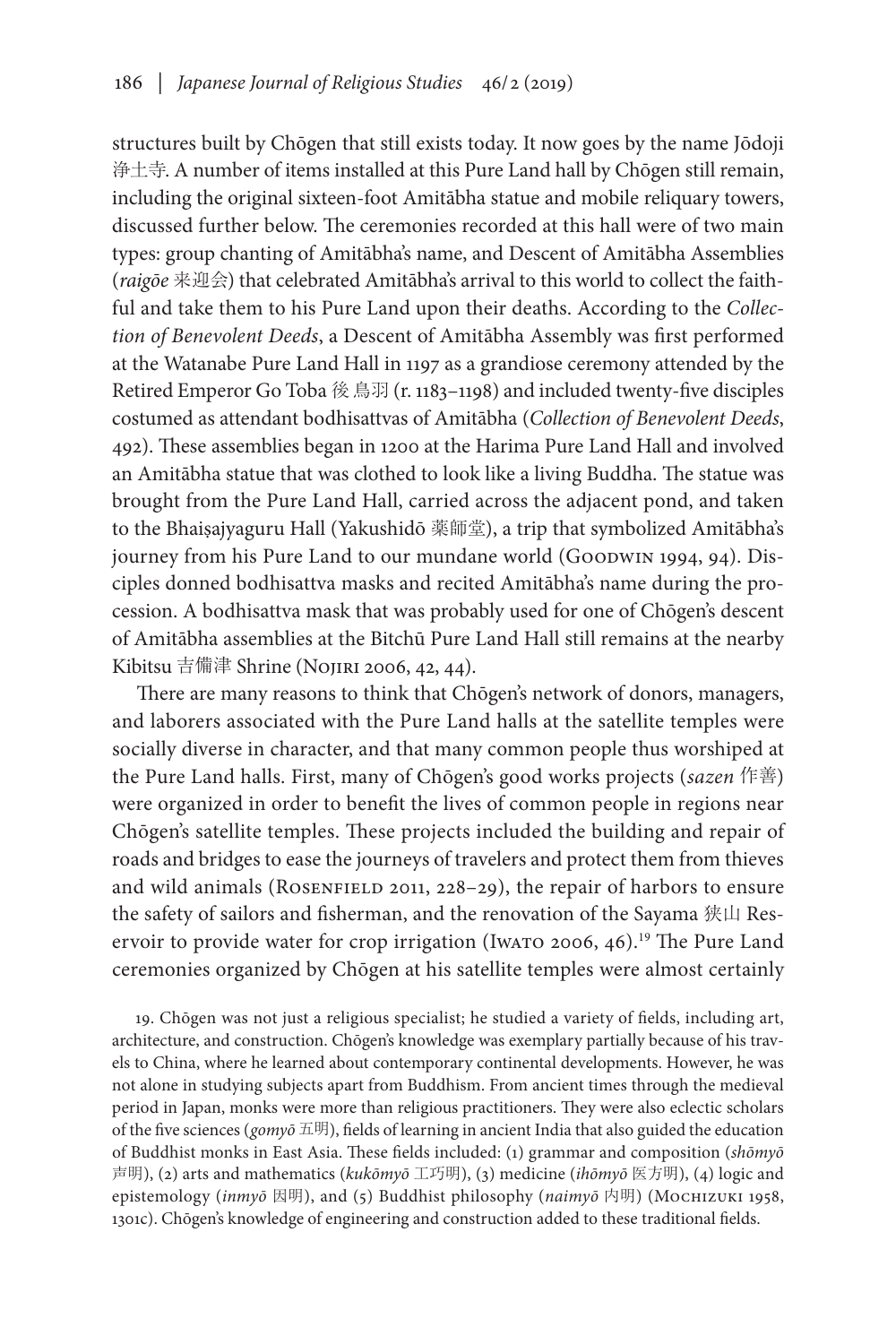directed partially at the ordinary people who benefited from these good works and lived close by. Second, the spatial dimensions of each Pure Land hall were relatively large, with fewer pillars separating the bays than was routine during the period, thereby affording ample space within the structure for large congregations. Third, Chōgen constructed "regular" bathhouses at his satellite temples in Hakata for use by common people in contrast to some bathhouses he built exclusively for solitary Buddhist masters in short-term residence (ROSENFIELD 2011, 229). Finally, Chōgen claimed in the *Collection of Benevolent Deeds* to have bestowed unique "Amitābha names" on the rich and poor, high and low. While all the individuals who used these names have been identified as monks, Chōgen clearly suggests that the names were used for persons of all social classes, in turn lending support to the idea that the congregations of Amitābha worshipers at the satellite temples were diverse in composition.

# *Chōgen's Use of Relics to Connect the Great Buddha and Amitābha*

Chōgen sought a method to underscore the relationship between the Tōdaiji Great Buddha, for which his provincial workforce toiled, and the Pure Land halls where the same workers worshiped Amitābha. His solution was the distribution of Buddhist relics. Chōgen secreted more than eighty relics inside a cavity of the Great Buddha before the cast was complete in order to animate the statue as a living Buddha, capable of transferring his merit upon worshipers. At the same time, Chōgen installed reliquaries at his Pure Land halls, creating a network between his Pure Land congregations and the Tōdaiji Great Buddha. The form of the reliquaries Chōgen used was significant, as they unmistakably referenced the body of Mahāvairocana and, by extension, the Great Buddha statue.

For the reliquaries Chōgen installed at his Pure Land halls, he used an esoteric design known as *gorintō* (five element towers).20 "Five elements" refers to the five divisions, or "wheels," that compose the tower's structure, each representative of one of the five elements (*godai* 五大) thought to form all matter in ancient Indian thought. The five elements were earth, water, fire, wind, and space, each of which constituted one layer of the cosmological structure of the world. The five element tower represents the elements starting with earth as the square base, followed by water as a round sphere, fire as a triangular pyramid, wind as a halfsphere, and space as a jewel-shaped sphere on top (NAITO 2006, 32). The five elements were linked to the esoteric Buddhist theory of the Shingon founder Kūkai, who related each element to an aspect of emptiness (*kū* 空): namely, originally not arising (earth), transcendent of designations (water), free from taint (fire), lacking primary cause (wind), and formless (space). Kūkai intended his

<sup>20.</sup> For an image of Chōgen's extant *gorintō*, see NAITŌ (2012, 160-61) and NARA KOKURITSU Hakubutsukan (2006, 167–74).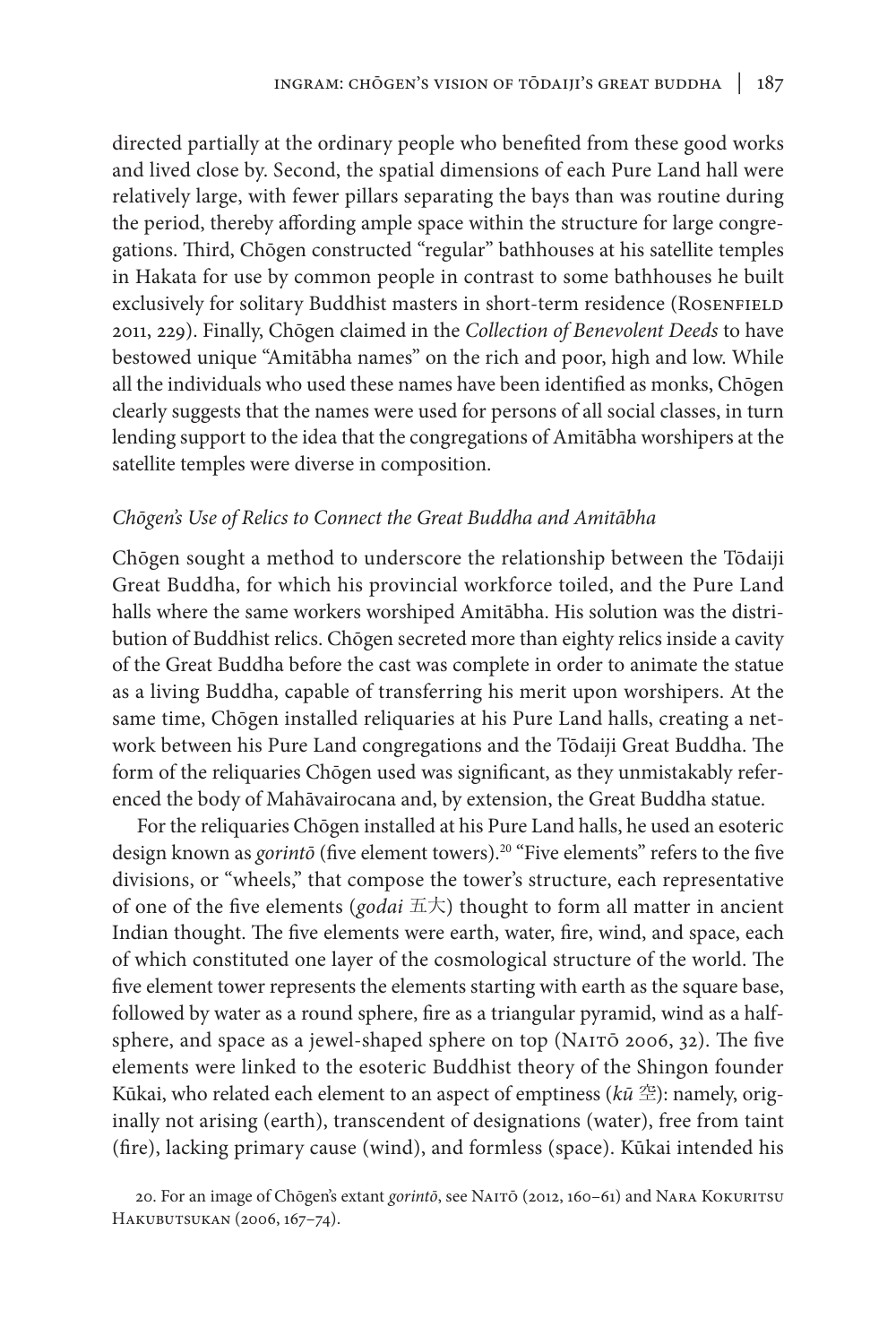identification between the five elements and aspects of emptiness to symbolize reality from the perspective of the Buddha's enlightenment, also understood in Shingon thought as the body of Mahāvairocana (Abé 1999, 281). This symbolism is captured in the design of the *gorintō* used by Chōgen. His five element towers evoke Mahāvairocana, brought to life by the Great Buddha of Tōdaiji. By introducing veneration of the *gorintō*, a surrogate for the Great Buddha, alongside worship of Amitābha at the Pure Land halls, Chōgen affirmed the identity of Mahāvairocana and Amitābha without recourse to the sort of complex doctrinal commentaries composed by Kakuban, which would have proven unintelligible to a workforce that was probably mostly illiterate. Chōgen's message was simple: Amitābha devotion was just another form of worshiping Mahāvairocana, the origin of all other buddhas.

Chōgen's message integrating Mahāvairocana and Amitābha also aimed to reduce cognitive dissonance and create the sense of a shared objective on the part of his laborers. With no framework in place to understand the relation between Mahāvairocana and Amitābha, working to rebuild a statue of Mahāvairocana for the benefit of an elite audience in the capital region may have seemed divorced from the laborers' personal spiritual quest to achieve rebirth in the Pure Land of Amitābha. Identifying Amitābha with Mahāvairocana solved this discordance, implying that work to rebuild the Great Buddha, nominatively a statue of Mahāvairocana, would in fact be rewarded by Amitābha for whom the Great Buddha also embodied. No longer was the provincial workforce alienated from the religious value of their labor; they could receive the same benefits enjoyed by the elites who worshiped before the Great Buddha at Tōdaiji via the reliquary towers installed remotely at the satellite temples, all the while working toward their goal of Pure Land rebirth. This probably created a sense of shared purpose on the part of the workforce, with the practical aim of lifting morale and productivity. Chōgen's identification of the Great Buddha as both Amitābha and Mahāvairocana thus served both spiritual and mundane objectives simultaneously.

# *Conclusions*

Chōgen deployed religious artworks from both the esoteric and Pure Land traditions in order to assert the complementarity of the two approaches to Buddhism by identifying the primary deities worshiped therein, Mahāvairocana and Amitābha. He employed several methods to this end. After reconstructing the statue of the Great Buddha of Tōdaiji, he made clear through an arrangement of esoteric mandalas and flanking-attendant statues in the Great Buddha Hall that the Great Buddha should be understood as Mahāvairocana, superseding previous notions. At the same time, because the statue was modeled closely after the original—which had few distinguishing characteristics apart from the iconography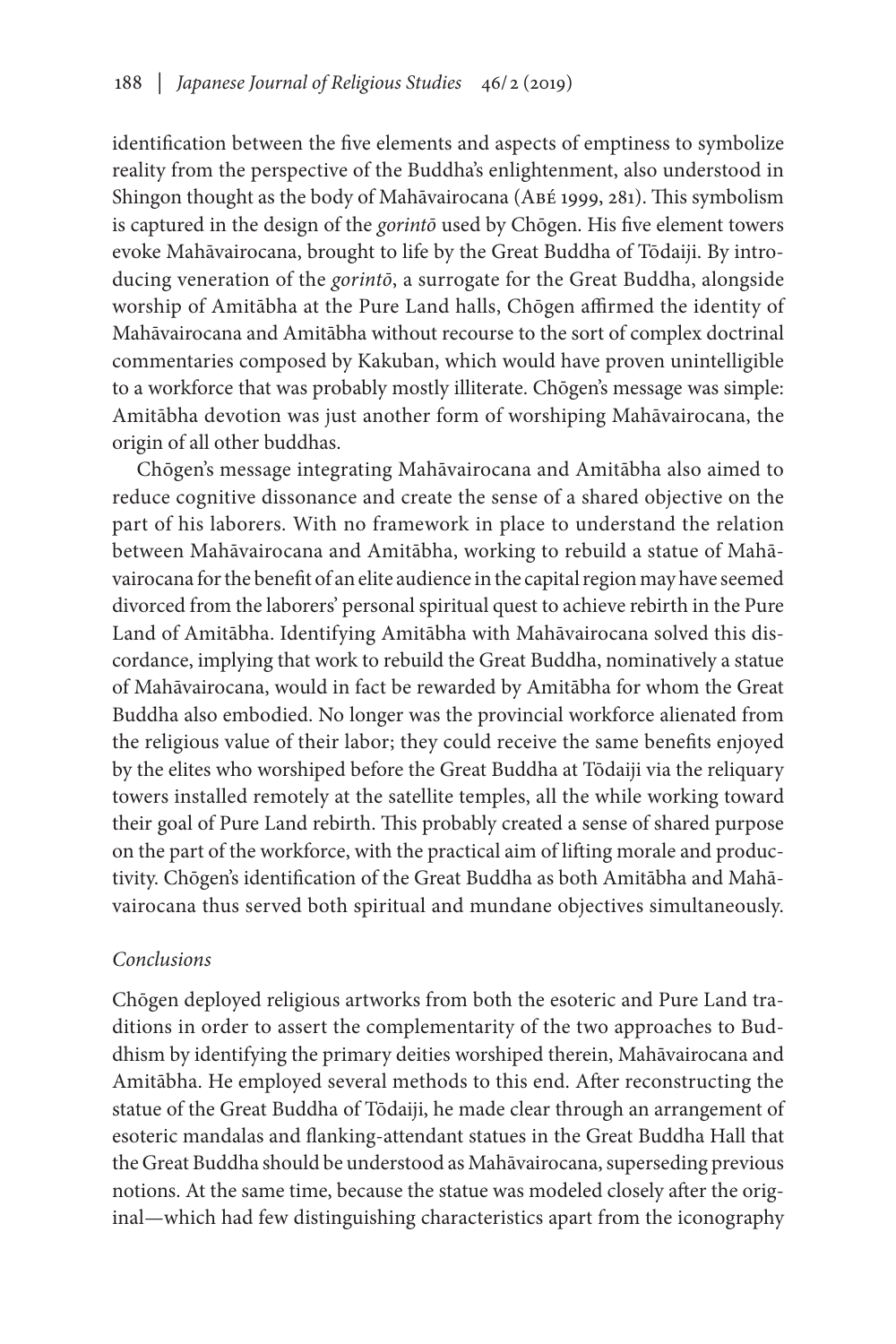of the lotus dais—Chōgen could simultaneously assert the statue's complementarity with Amitābha. This Amitābha identification was achieved through a unique deployment of Buddhist relics. In addition to secreting relics inside the Great Buddha to animate the statue as a living Buddha, Chōgen also installed *gorintō*, an esoteric variety of mobile reliquary that represented Mahāvairocana's *dharmakāya* body, in Pure Land satellite temples located on the Tōdaiji estates across Japan. Installing the *gorintō* alongside images of Amitābha affirmed the congruence of Pure Land faith and esoteric practice, emphasizing that Amitābha devotion was just another form of worshiping Mahāvairocana.

Chōgen's method for advocating a combination of both Pure Land and esoteric Buddhism differed from his Shingon predecessors. Though the efficacy of Pure Land Buddhist worship and the complementarity of Amitābha and Mahāvairocana were discussed theoretically by a range of early Shingon monks, including Kūkai himself, Chōgen never put forth an ideologically conceived argument equating the two deities, at least as far as we know. Chōgen instead relied on implicit, or symbolic, statements using Amitābha statuary and *gorintō* installed at the Pure Land halls in his satellite temples to convey his message.

Chōgen's method befitted his objectives as the head temple solicitor for reconstructing Tōdaiji. Rather than composing commentaries affirming dual Amitābha-Mahāvairocana worship, commentaries that would only have appealed to a select few, Buddhist-savvy readers, Chōgen chose a communications strategy with intuitive and broad appeal particularly aimed at the working class on the Tōdaiji estates. In this way, he motivated his provincial workforce by emphasizing that their labor would accrue the benefits bestowed by the Tōdaiji Great Buddha, while also earning the Pure Land rebirth promised by Amitābha.

#### **REFERENCES**

#### **ABBREVIATION**

t *Taishō shinshū daizōkyō* 大正新脩大蔵経. 85 vols. Takakusu Junjirō 高楠順次郎 and Watanabe Kaikyoku 渡邊海旭 et al., eds. Tokyo: Taishō Issaikyō Kankōkai, 1914–1922.

#### primary sources

*Avataṃsaka Sūtra*. Trans. Prajñā 般若 (ca. 800). t 293, 10.

*Brahma's Net Sutra*. Trans. attributed to Kumārajīva 鳩摩羅什 (344–413). t 1484, 24. *Collection of Benevolent Deeds* (*Sazenshū* 作善集). By Chōgen 重源 (1121–1206). In *Shunjōbō Chōgen shiryō shūsei* 俊乗房重源資料集成, ed. Kobayashi Takeshi 小林 剛.Tokyo: Yoshikawa Kōbunkan, 1965.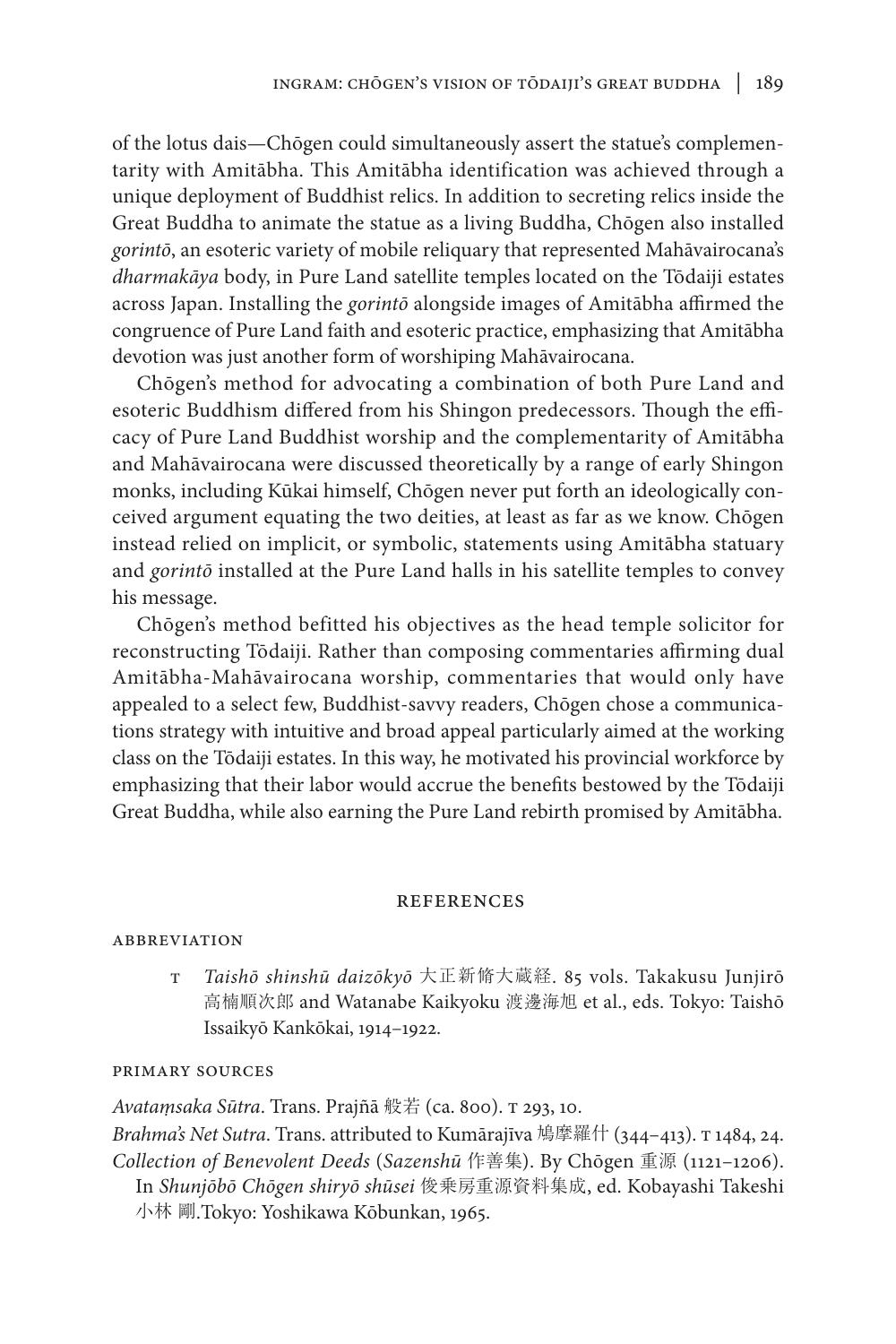- *Commentary on the Method of Contemplation and Veneration of Amitābha Tathāgata*. Trans. Amoghavajra (705–774). t 930, 19.
- *Contemplation Sutra*. Trans. Kālayaśas 畺良耶舍 (fl. 424–442). t 365, 12.
- *Daibutsuden keka* 大仏殿悔過*.* Anonymous. Held by Tōdaiji Toshokan 東大寺 図書館, box 171, no. 795.
- *Golden Light Sutra*. Trans. Dharmakṣema 曇無讖 (385–433). t 663, 16.
- *Gorin kuji myō himitsu shaku* 五輪九字明秘密釈. By Kakuban 覚鑁 (1095–1143)*.* t 2514, 79.
- *Heian ibun* 平安遺文. Ed. Takeuchi Rizō 竹內理三. Tokyo: Tōkyōdō Shuppan, 1978–1980.
- *Hosshinshū* 発心集. By Kamo no Chōmei 鴨 長明 (ca. 1153–1216). In *Dainihon Bukkyō zensho* 大日本仏教全書*,* vol. 147, ed. Bussho Kankōkai 仏書刊行会, 159–302. Tokyo: Dainihon Bukkyō Zensho Hakkōjo, 1912–1921.
- *Ichigo taiyō himitsushū* 一期大要秘密集. By Kakuban. In *Kōgyō Daishi zenshū* 興教 大師全集, 144–62. Kaji Sekai Shisha, 1909.
- *Mt. Kōya Records of Rebirth* (*Kōyasan ōjōden* 高野山往生伝). Anonymous. In *Dai Nihon Bukkyō zensho* 107, Tōdaiji sōsho 東大寺叢書 1, ed. Bussho Kankōkai, 169–82. Tokyo: Bussho Kankōkai, 1912–1922.
- *Ōjōjūin* 往生拾因. By Eikan 永観 (1032–1111). t 2683, 84.
- *Tōdaiji daibutsuden zu* 東大寺大仏殿図.In Nara Kokuritsu Hakubutsukan 2012.
- *Tōdaiji gusho* 東大寺具書. Anonymous. In *Zoku gunsho ruijū* 続群書類従 27 (2), ed. Hanawa Hokiichi 塙保己一, 1-103. Tokyo: Zoku Gunsho Ruijū Kanseikai, 1923.
- *Tōdaiji zoku yōroku* 東大寺続要録. By Shōshu 聖守 (d. 1291). Tōkyō: Kokusho Kankōkai, 2013.
- *Tōdaiji zōryū kuyōki* 東大寺造立供養記. Anonymous. In *Dai Nihon Bukkyō zensho* 121, Tōdaiji sōsho 1, ed. Bussho Kankōkai, 47–57. Tokyo: Bussho Kankōkai, 1912–1922.

## secondary sources

Abé Ryūichi 阿部龍一

- 1999 *The Weaving of Mantra: Kūkai and the Construction of Esoteric Buddhist Discourse*. New York: Columbia University Press.
- 2002 Mikkyō girei to kenmitsu Bukkyō 密教儀礼と顕密仏教. In *Chūsei Bukkyō no tenkai to sono kiban* 中世仏教の展開とその基盤, ed. Imai Masaharu 今井 雅晴, 38–57. Tokyo: Daizō Shuppan.

Fujii Keisuke 藤井恵介

1998 *Mikkyō kenchiku kūkan ron* 密教建築空間論. Tokyo: Chūō Kōron Bijutsu Shuppan.

Gomi Fumihiko 五味文彦

1995 *Daibutsu saiken* 大仏再建. Tokyo: Kodansha.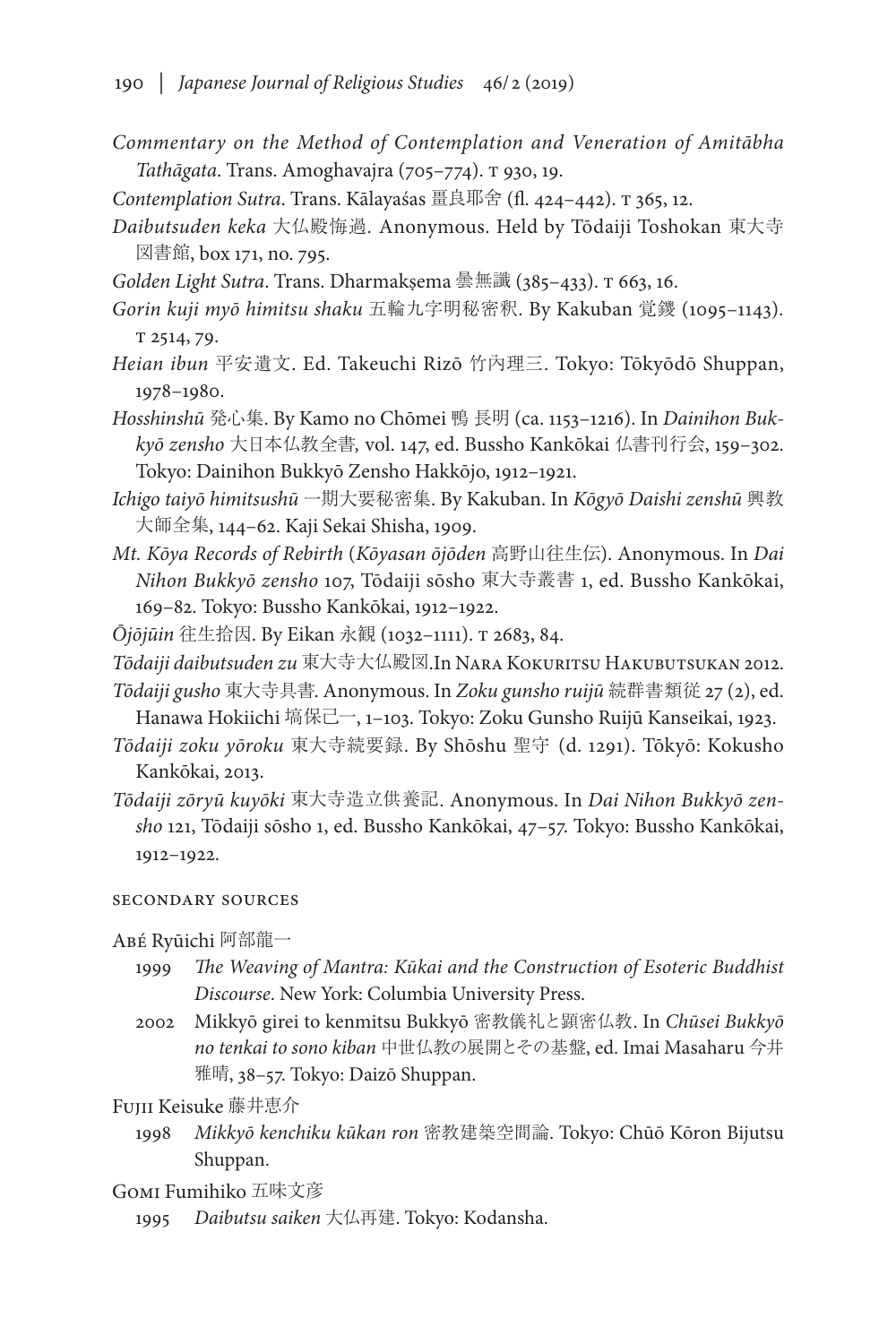## Goodwin, Janet

1994 *Alms and Vagabonds: Temples and Popular Patronage in Medieval Japan*. Honolulu: University of Hawai'i Press.

### Iwato Akiko 岩戸晶子

- 2006 Chōgen to doboku jigyō 重源と土木事業. In Nara Kokuritsu Hakubutsukan 2006, 45–48.
- KURODA Toshio 黒田俊雄
	- 1980 *Jisha seiryoku: Mō hitotsu no chūsei shakai* 寺社勢力―もう一つの中世社会. Tokyo: Iwanami Shoten.
	- 1996a The development of the kenmitsu system as Japan's medieval orthodoxy. *Japanese Journal of Religious Studies* 23: 233–69. doi.org/bgmp
	- 1996b The imperial law and the Buddhist law. *Japanese Journal of Religious Studies* 23: 271–85. doi.org/bgmq

# Matsuzaki Keisui 松崎恵水

2002 *Heian Mikkyō no kenkyū: Kōgyō Daishi Kakuban o chūshin toshite* 平安 密敎の硏究―興教大師覚鑁を中心として. Tokyo: Yoshikawa Kōbunkan.

### Mochizuki Shinkō 望月信亨

1958 *Bukkyō daijiten* 仏教大辞典. Tokyo: Sekai Seiten Kanko Kyokai.

### MORRELL, Robert E., trans.

1985 *Sand and Pebbles (Shasekishū): The Tales of Mujū Ichien, a Voice for Pluralism in Kamakura Buddhism*. Albany: suny Press.

## Morse, Samuel C.

1993 Jōchō's statue of Amida at the Byōdo-in and cultural legitimization in late Heian Japan. *Anthropology and Aesthetics* 23: 96–113. doi.org/10.1086/resv23n1ms20166869

# Naitō Sakae 内藤 栄

- 2006 Chōgen no shari, hōju shinkō: Sankaku gorintō no genryū o megutte 重源の舎利・宝珠信仰―三角五輪塔の源流をめぐって. In Nara Kokuritsu Hakubutsukan 2006, 31–34.
- 2012 Daibutsu shari no nettowāku toshite no sankaku gorintō 大仏舎利の ネットワークとしての三角五輪塔. In NARA KOKURITSU HAKUBUTSUKAN 2012, 158–61.

Nara Kokuritsu Hakubutsukan 奈良国立博物館, ed.

- 2006 *Daikanjin Chōgen: Tōdaiji no kamakura fukkō to aratana bi no sōshutsu: Goonki happyakunen kinen tokubetsuten* 大勧進重源―東大寺の鎌倉復 興と新たな美の創出―御遠忌八百年記念特別展. Nara: Nara Kokuritsu Hakubutsukan.
- 2012 *Yoritomo to Chōgen: Tōdaiji saikō o sasaeta Kamakura to Nara no kizuna: Tokubetsuten* 頼朝と重源―東大寺再興を支えた鎌倉と奈良の絆―特別 展 76, ed. Nara Kokuritsu Hakubutsukan 奈良国立博物館. Nara: Nara Kokuritsu Hakubutsukan.